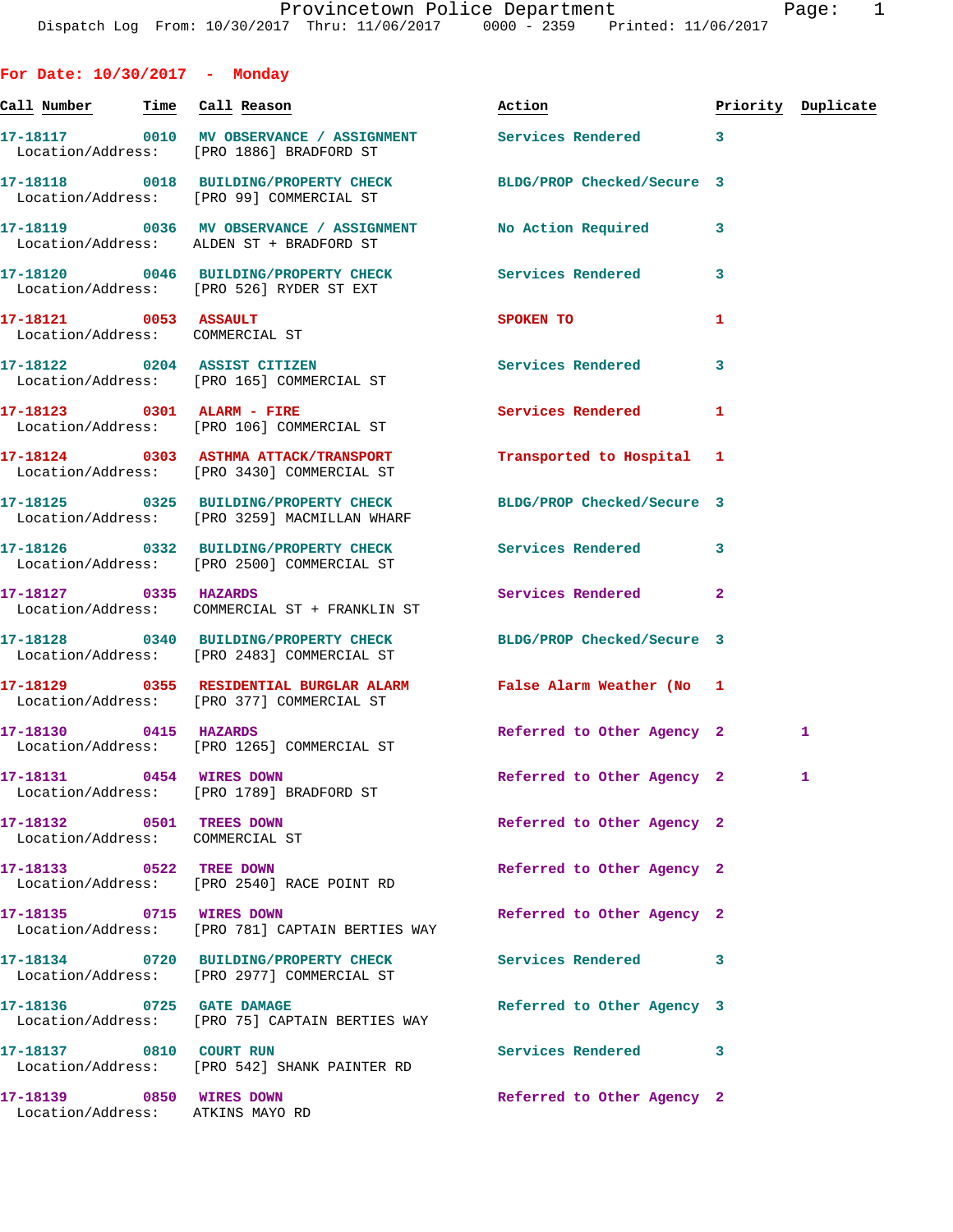|                                        | Provincetown Police Department<br>Dispatch Log From: 10/30/2017 Thru: 11/06/2017 0000 - 2359 Printed: 11/06/2017 |                            | Page: 2      |
|----------------------------------------|------------------------------------------------------------------------------------------------------------------|----------------------------|--------------|
|                                        | 17-18140 0853 TARP IN WIRES Referred to Other Agency 2<br>Location/Address: STANDISH ST + CEMETERY RD            |                            |              |
|                                        | 17-18141 0918 HAZARD/POLE<br>Location/Address: [PRO 3998] BRADFORD ST                                            | Referred to Other Agency 2 | 1            |
|                                        | 17-18142 0929 LOST PASSPORT<br>Location/Address: [PRO 399] COMMERCIAL ST                                         | Services Rendered 3        |              |
|                                        | 17-18143 0941 WIRES DOWN<br>Location/Address: [PRO 3998] BRADFORD ST                                             | Referred to Other Agency 2 |              |
|                                        | 17-18144 1000 REASSURANCE CHECK Services Rendered 3<br>Location/Address: [PRO 1269] ALDEN ST                     |                            |              |
|                                        | 17-18145 1027 BURGLAR ALARM<br>Location/Address: [PRO 1957] COMMERCIAL ST                                        | False Alarm 1              |              |
|                                        | 17-18146 1059 LOST DUFFEL BAG<br>Location/Address: [PRO 542] SHANK PAINTER RD                                    | Services Rendered 3        |              |
|                                        | 17-18149 1141 BUILDING/PROPERTY CHECK BLDG/PROP Checked/Secure 3<br>Location/Address: [PRO 3259] MACMILLAN WHARF |                            |              |
|                                        | 17-18150 1238 MINOR MVA<br>Location/Address: [PRO 595] BRADFORD ST                                               | Services Rendered 1        |              |
|                                        | 17-18151 1358 BRONCHITIS/TRANSPORT<br>Location/Address: [PRO 440] HARRY KEMP WAY                                 | Transported to Hospital 1  |              |
|                                        | 17-18152 1425 TRAFFIC CONTROL<br>Location/Address: MILLER HILL RD + BRADFORD ST                                  | Services Rendered 3        |              |
|                                        | 17-18154 1522 SERVICE CALL / POLICE/OPEN DO Services Rendered<br>Location/Address: [PRO 995] MILLER HILL RD      |                            | $\mathbf{3}$ |
|                                        | 17-18156 1557 MV OBSERVANCE / ASSIGNMENT Services Rendered 3<br>Location/Address: [PRO 1892] SHANK PAINTER RD    |                            |              |
| 17-18157 1608 HAZARDS                  | Location/Address: [PRO 2520] PRINCE ST                                                                           | SPOKEN TO                  | $\mathbf{2}$ |
|                                        | 17-18158 1642 PARK, WALK & TALK<br>Location/Address: [PRO 105] COMMERCIAL ST                                     | Services Rendered          | $\mathbf{2}$ |
|                                        | 17-18160 1727 ANIMAL CALL/LOOSE DOG<br>Location/Address: [PRO 595] BRADFORD ST                                   | <b>Could Not Locate</b>    | $\mathbf{2}$ |
|                                        | 17-18162 1731 LOST KEYS/MITSUBISHI KEYS<br>Location/Address: [PRO 542] SHANK PAINTER RD                          | Services Rendered          | 3            |
|                                        | 17-18163 1829 BUILDING/PROPERTY CHECK<br>Location/Address: [PRO 519] RACE POINT RD                               | BLDG/PROP Checked/Secure 3 |              |
| Location/Address: [PRO 569] WINSLOW ST | 17-18164 2148 BUILDING/PROPERTY CHECK                                                                            | BLDG/PROP Checked/Secure 3 |              |
| 17-18165 2242 NOISE COMPLAINT          | Location/Address: [PRO 3236] COMMERCIAL ST                                                                       | Services Rendered 3        |              |
|                                        | 17-18167 2354 BUILDING/PROPERTY CHECK<br>Location/Address: [PRO 379] COMMERCIAL ST                               | BLDG/PROP Checked/Secure 3 |              |
| For Date: $10/31/2017$ - Tuesday       |                                                                                                                  |                            |              |

**17-18168 0004 MV OBSERVANCE / ASSIGNMENT Services Rendered 3**  Location/Address: SHANK PAINTER RD + JEROME SMITH RD **17-18169 0024 MV VANDALISM Services Rendered 2**  Location/Address: COMMERCIAL ST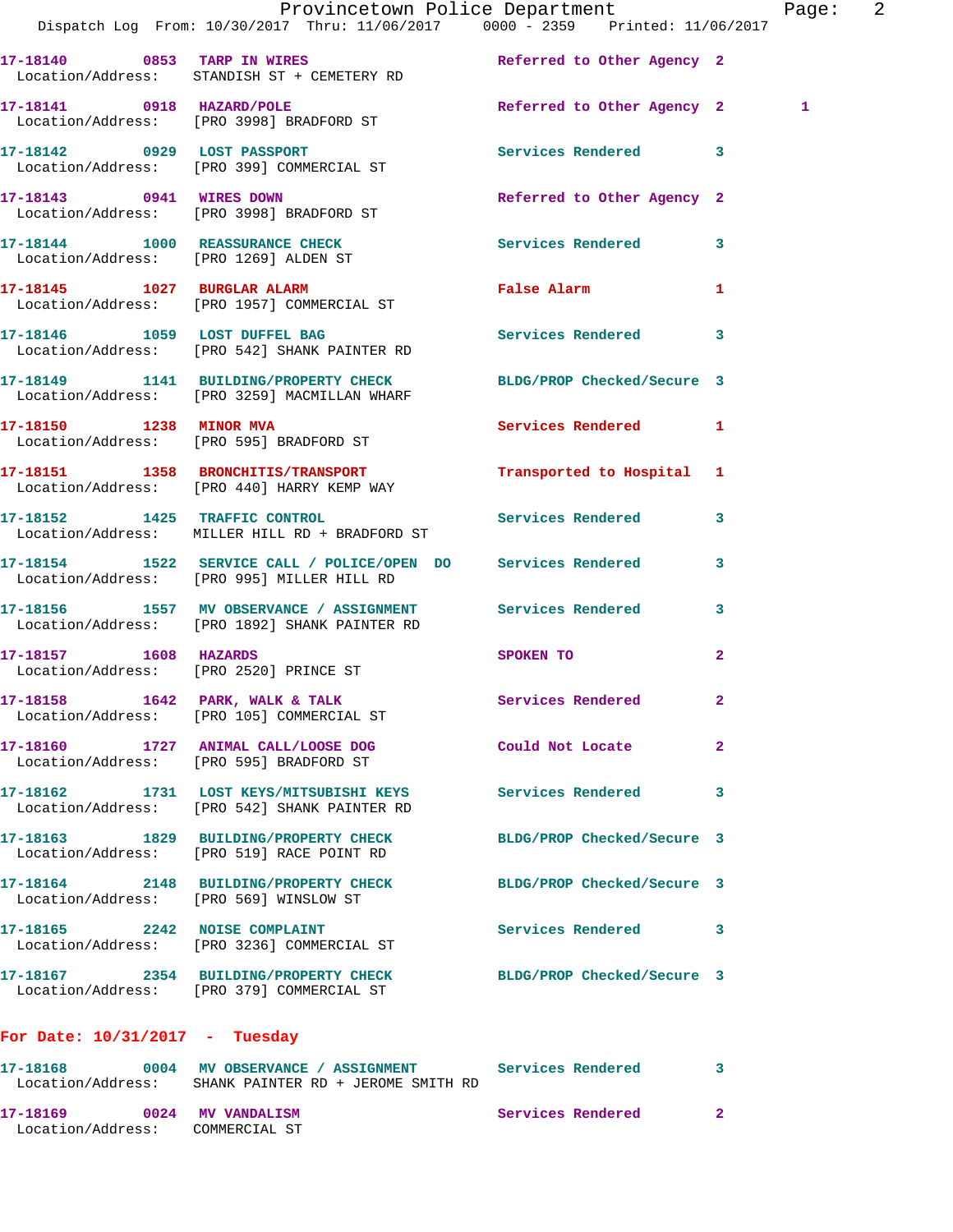|                                                               | Provincetown Police Department<br>Dispatch Log From: 10/30/2017 Thru: 11/06/2017 0000 - 2359 Printed: 11/06/2017 |                            |   |
|---------------------------------------------------------------|------------------------------------------------------------------------------------------------------------------|----------------------------|---|
|                                                               | Refer To Summons: 17-346-AR                                                                                      |                            |   |
|                                                               | 17-18170 0159 BUILDING/PROPERTY CHECK BLDG/PROP Checked/Secure 3<br>Location/Address: [PRO 3609] COMMERCIAL ST   |                            |   |
| Location/Address: [PRO 94] BRADFORD ST                        | 17-18171 0233 MV OBSERVANCE / ASSIGNMENT No Action Required                                                      |                            | 3 |
|                                                               | 17-18172 0234 MV OBSERVANCE / ASSIGNMENT Services Rendered<br>Location/Address: BRADFORD ST + HIGH POLE HILL     |                            | 3 |
|                                                               | 17-18173 0319 BUILDING/PROPERTY CHECK<br>Location/Address: [PRO 3259] MACMILLAN WHARF                            | <b>Services Rendered</b>   | 3 |
|                                                               | 17-18174 0324 BUILDING/PROPERTY CHECK<br>Location/Address: [PRO 1638] COMMERCIAL ST                              | BLDG/PROP Checked/Secure 3 |   |
|                                                               | 17-18175 0335 BUILDING/PROPERTY CHECK<br>Location/Address: [PRO 530] SHANK PAINTER RD                            | BLDG/PROP Checked/Secure 3 |   |
|                                                               | 17-18176 0343 BUILDING/PROPERTY CHECK<br>Location/Address: [PRO 447] JEROME SMITH RD                             | BLDG/PROP Checked/Secure 3 |   |
|                                                               | 17-18177   0412   BUILDING/PROPERTY CHECK<br>Location/Address: [PRO 3921] ROUTE 6                                | BLDG/PROP Checked/Secure 3 |   |
| Location/Address: [PRO 413] CONWELL ST                        | 17-18178 0507 BUILDING/PROPERTY CHECK BLDG/PROP Checked/Secure 3                                                 |                            |   |
| Location/Address: ROUTE 6 + SNAIL RD                          | 17-18179 0525 MV OBSERVANCE / ASSIGNMENT No Action Required 3                                                    |                            |   |
| 17-18180 0642 MV STOP<br>Location/Address: [PRO 2513] ROUTE 6 |                                                                                                                  | Citation / Warning Issue 3 |   |
| 17-18181 0646 MV STOP<br>Location/Address: [PRO 2513] ROUTE 6 |                                                                                                                  | Citation / Warning Issue 3 |   |
| 17-18182 0657 MV STOP<br>Location/Address: [PRO 2513] ROUTE 6 |                                                                                                                  | Citation / Warning Issue 3 |   |
| 17-18183 0707 MV STOP<br>Location/Address: [PRO 521] ROUTE 6  |                                                                                                                  | Citation / Warning Issue 3 |   |
| 17-18184 0714 MV STOP<br>Location/Address: [PRO 2521] ROUTE 6 |                                                                                                                  | Citation / Warning Issue 3 |   |
| 17-18185 0715 MV STOP<br>Location/Address: ROUTE 6            |                                                                                                                  | Citation / Warning Issue 3 |   |
| 17-18186 0736 MV STOP<br>Location/Address: [PRO 2513] ROUTE 6 |                                                                                                                  | Citation / Warning Issue 3 |   |
| 17-18187 0736 MV STOP<br>Location/Address: [PRO 2518] ROUTE 6 |                                                                                                                  | Citation / Warning Issue 3 |   |
| 17-18189 0747 MV STOP<br>Location/Address: [PRO 521] ROUTE 6  |                                                                                                                  | Citation / Warning Issue 3 |   |
|                                                               | 17-18188 0749 MV OBSERVANCE / ASSIGNMENT<br>Location/Address: COMMERCIAL ST + SNAIL RD                           | Services Rendered 3        |   |
| 17-18190 0750 MV STOP<br>Location/Address: [PRO 2513] ROUTE 6 |                                                                                                                  | Citation / Warning Issue 3 |   |
| 17-18191 0753 MV STOP<br>Location/Address: CONWELL ST         |                                                                                                                  | Citation / Warning Issue 3 |   |
| 17-18192 0801 MV STOP<br>Location/Address: COMMERCIAL ST      |                                                                                                                  | <b>VERBAL WARNING</b>      | 3 |

Page: 3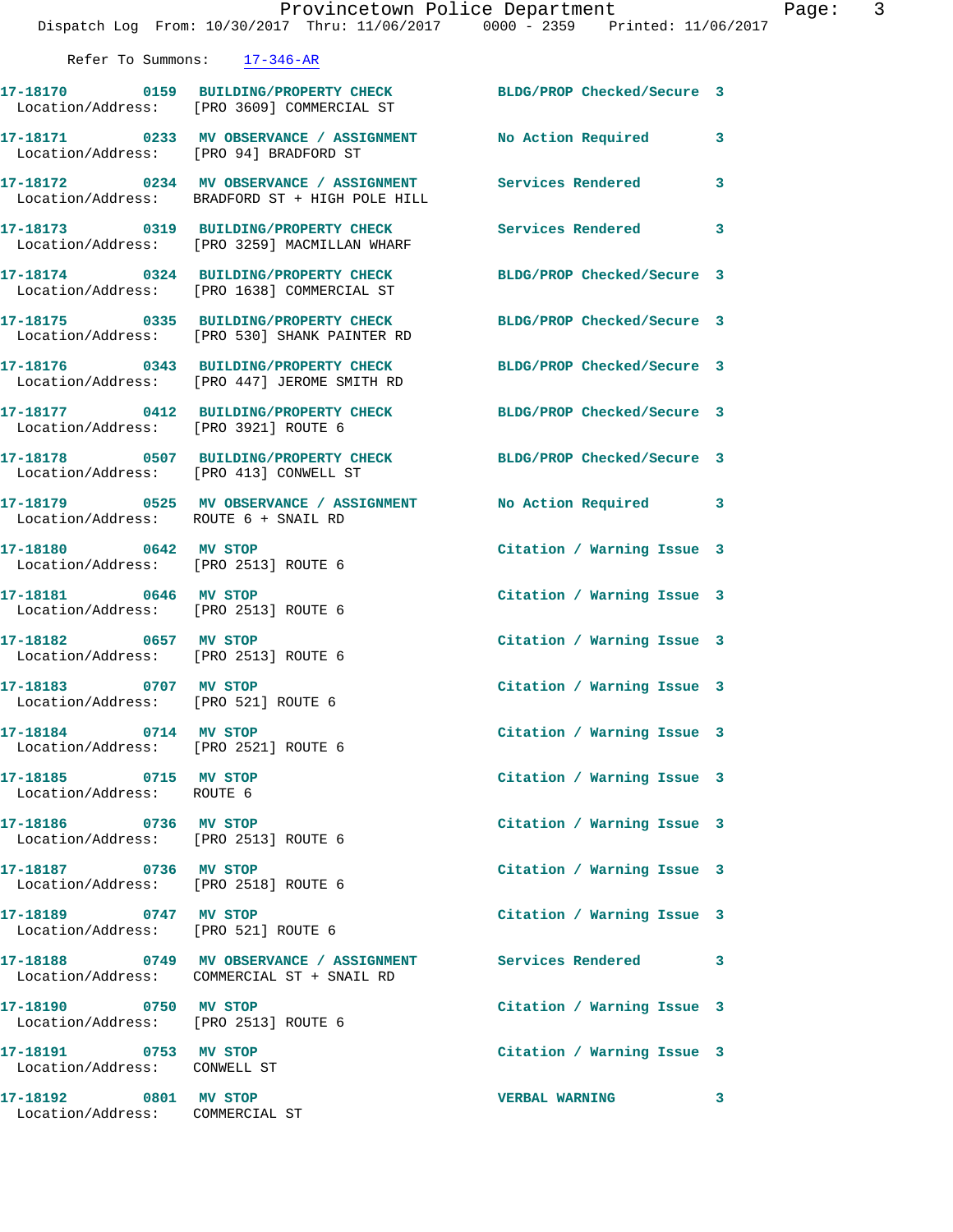|                                                                         | Provincetown Police Department<br>Dispatch Log From: 10/30/2017 Thru: 11/06/2017 0000 - 2359 Printed: 11/06/2017 |                            | Page:  4       |
|-------------------------------------------------------------------------|------------------------------------------------------------------------------------------------------------------|----------------------------|----------------|
| Location/Address: [PRO 521] ROUTE 6                                     | 17-18193 0813 MV STOP Citation / Warning Issue 3                                                                 |                            |                |
| 17-18194 0814 MV STOP<br>Location/Address: [PRO 521] ROUTE 6            |                                                                                                                  | Citation / Warning Issue 3 |                |
|                                                                         |                                                                                                                  | Citation / Warning Issue 3 |                |
|                                                                         | 17-18197 0845 BUILDING/PROPERTY CHECK Services Rendered 3<br>Location/Address: [PRO 75] CAPTAIN BERTIES WAY      |                            |                |
|                                                                         |                                                                                                                  |                            |                |
|                                                                         | Location/Address: [PRO 606] CONWELL ST                                                                           |                            | $\overline{a}$ |
|                                                                         | 17-18200 1003 PARKING COMPLAINT / GENERAL Services Rendered 3<br>Location/Address: [PRO 595] BRADFORD ST         |                            |                |
|                                                                         | 17-18201 1029 PARK, WALK & TALK 1988 Services Rendered<br>Location/Address: [PRO 165] COMMERCIAL ST              |                            | $\overline{2}$ |
|                                                                         | 17-18202 1110 MV OBSERVANCE / ASSIGNMENT Services Rendered 3<br>Location/Address: BRADFORD ST + STANDISH ST      |                            |                |
|                                                                         | 17-18203 1115 ASSIST CITIZEN<br>Location/Address: [PRO 1818] COMMERCIAL ST                                       | SPOKEN TO                  | 3              |
|                                                                         | 17-18204 1125 MEDICAL EMERGENCY/D.O.T.<br>Location/Address: [PRO 440] HARRY KEMP WAY                             | Transported to Hospital 1  |                |
|                                                                         | 17-18206 1241 SCAM<br>Location/Address: [PRO 542] SHANK PAINTER RD                                               | SPOKEN TO                  | $\mathbf{2}$   |
| 17-18207 1249 FOLLOW UP                                                 | Location/Address: [PRO 1404] NELSON AVE                                                                          | SPOKEN TO                  | $\overline{a}$ |
|                                                                         | 17-18209 1302 ASSIST CITIZEN/FINGERPRINT Services Rendered 3<br>Location/Address: [PRO 1120] THISTLEMORE RD      |                            |                |
| Location/Address: [PRO 1091] RACE RD                                    | 17-18210 1307 BIKE GENERAL/BLUE GREEN SCHWIN Services Rendered                                                   |                            |                |
|                                                                         | 17-18211 1352 MV DISABLED<br>Location/Address: [PRO 2818] CONWELL ST                                             | <b>Services Rendered</b>   | $\overline{2}$ |
|                                                                         | 17-18213 1359 BUILDING/PROPERTY CHECK<br>Location/Address: [PRO 4080] RYDER ST EXT                               | BLDG/PROP Checked/Secure 3 |                |
|                                                                         | 17-18212 1400 BUILDING/PROPERTY CHECK Services Rendered<br>Location/Address: [PRO 3259] MACMILLAN WHARF          |                            | 3              |
|                                                                         | 17-18214 1418 MV OBSERVANCE / ASSIGNMENT Services Rendered<br>Location/Address: SHANK PAINTER RD + COURT ST      |                            | 3              |
| 17-18216 1448 HAZARDS                                                   | Location/Address: SHANK PAINTER RD + BRADFORD ST                                                                 | <b>GONE ON ARRIVAL</b>     | 2              |
|                                                                         | 17-18219 1510 MEDICAL EMERGENCY/D.O.T.<br>Location/Address: [PRO 440] HARRY KEMP WAY                             | Transported to Hospital 1  |                |
|                                                                         | 17-18220 1523 PARADE/GREET N TREAT<br>Location/Address: [PRO 2492] WINSLOW ST                                    | Services Rendered          | $\overline{2}$ |
|                                                                         | 17-18221 1532 PARK, WALK & TALK<br>Location/Address: [PRO 105] COMMERCIAL ST                                     | Services Rendered          | $\overline{2}$ |
| 17-18222 1554 PARADE/HALLOWEEN<br>Location/Address: [PRO 3222] ALDEN ST |                                                                                                                  | Services Rendered          | $\mathbf{2}$   |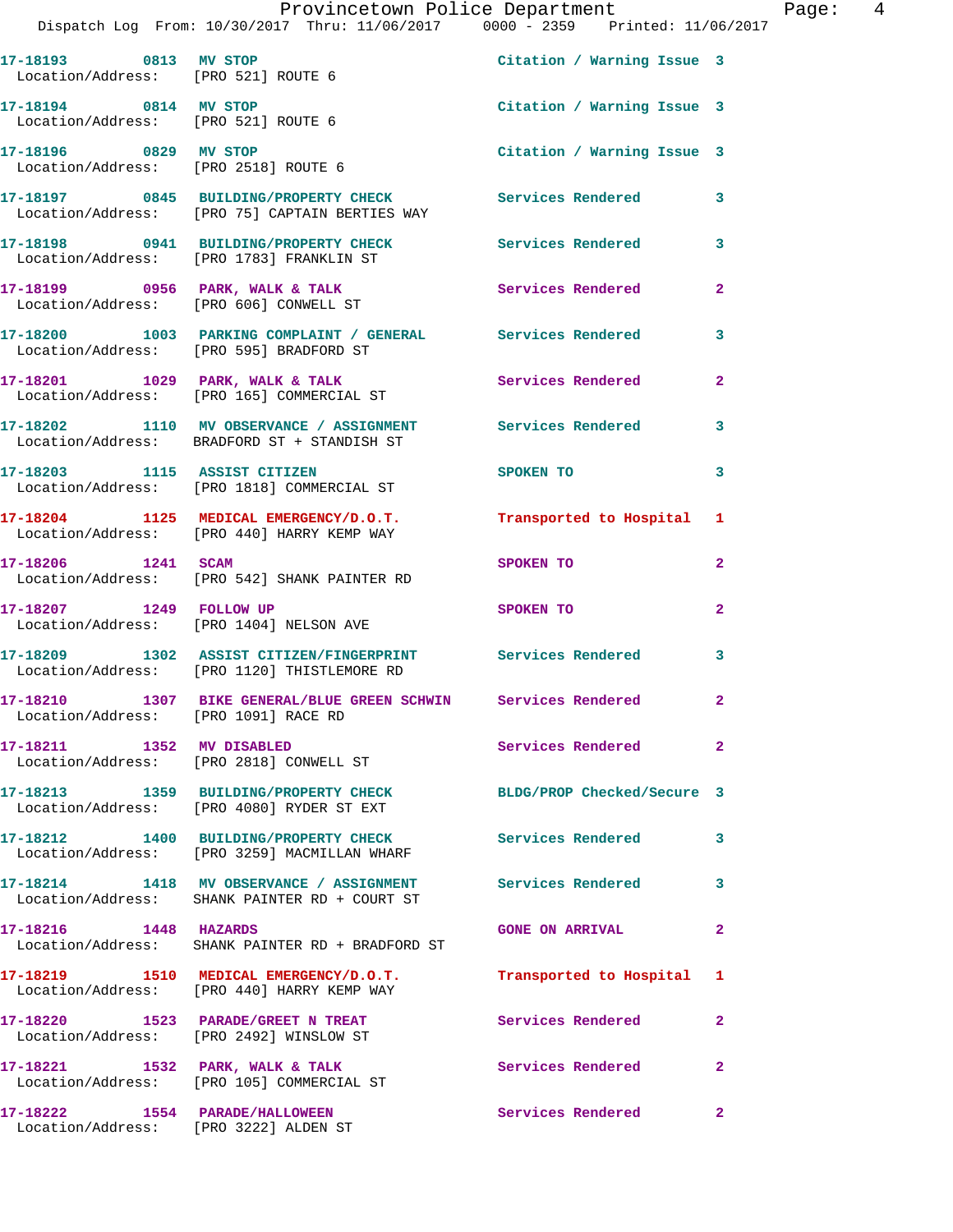| tment |                     | Page |
|-------|---------------------|------|
| 59    | Printed: 11/06/2017 |      |

|                                                               | Dispatch Log From: 10/30/2017 Thru: 11/06/2017 0000 - 2359 Printed: 11/06/2017                                      |                          |                         |
|---------------------------------------------------------------|---------------------------------------------------------------------------------------------------------------------|--------------------------|-------------------------|
|                                                               | 17-18223 1630 MEDICAL EMERGENCY/HEAD INJURY Transported to Hospital 1<br>Location/Address: [PRO 440] HARRY KEMP WAY |                          |                         |
|                                                               | 17-18224 1720 MV OBSERVANCE / ASSIGNMENT Services Rendered<br>Location/Address: [PRO 1892] SHANK PAINTER RD         |                          | $\overline{\mathbf{3}}$ |
|                                                               | 17-18227 1812 SERVICE CALL / POLICE 3 Services Rendered<br>Location/Address: RACE POINT RD + NELSON AVE             |                          | 3                       |
| Location/Address: [PRO 3440] ROUTE 6                          | 17-18231 2103 MV OBSERVANCE / ASSIGNMENT Services Rendered                                                          |                          | 3                       |
| 17-18232 2119 MV STOP<br>Location/Address: [PRO 2513] ROUTE 6 |                                                                                                                     | <b>VERBAL WARNING</b>    | 3                       |
|                                                               | 17-18233 2220 SERVICE CALL / POLICE 3 Services Rendered<br>Location/Address: [PRO 542] SHANK PAINTER RD             |                          | $\overline{\mathbf{3}}$ |
|                                                               | 17-18235 2312 MEDICAL EMERGENCY<br>Location/Address: [PRO 716] BRADFORD ST                                          | <b>Services Rendered</b> | $\mathbf{1}$            |
| For Date: $11/01/2017$ - Wednesday                            |                                                                                                                     |                          |                         |
|                                                               | 17-18237 0540 BUILDING/PROPERTY CHECK Services Rendered<br>Location/Address: [PRO 2489] BRADFORD ST                 |                          | 3                       |
|                                                               | 17-18238 6541 MV OBSERVANCE / ASSIGNMENT Services Rendered<br>Location/Address: [PRO 2489] BRADFORD ST              |                          | 3                       |
|                                                               | 17-18239 0805 PARK, WALK & TALK<br>Location/Address: [PRO 300] COMMERCIAL ST                                        | <b>Services Rendered</b> | $\mathbf{2}$            |
|                                                               | 17-18240 0813 TRANSPORT-COURT<br>Location/Address: [PRO 542] SHANK PAINTER RD<br>Refer To Arrest: 17-339-AR         | Transferred Custody      | 3                       |

**17-18242 0836 BUILDING/PROPERTY CHECK Services Rendered 3**  Location/Address: [PRO 2206] COMMERCIAL ST **17-18243 0841 MV STOP VERBAL WARNING 3**  Location/Address: ROUTE 6 + SHANK PAINTER RD **17-18244 0856 MV OBSERVANCE / ASSIGNMENT Services Rendered 3**  Location/Address: HIGH POLE HILL + BRADFORD ST **17-18245 0910 MV OBSERVANCE / ASSIGNMENT Services Rendered 3**  Location/Address: [PRO 530] SHANK PAINTER RD **17-18246 0923 BUILDING/PROPERTY CHECK Services Rendered 3**  Location/Address: [PRO 3430] COMMERCIAL ST **17-18249 1138 ALARM - FIRE False Alarm 1**  Location/Address: [PRO 3430] COMMERCIAL ST

**17-18250 1153 MV OBSERVANCE / ASSIGNMENT VERBAL WARNING 3**  Location/Address: ROUTE 6 + SNAIL RD **17-18251 1203 BUILDING/PROPERTY CHECK Services Rendered 3**  Location/Address: [PRO 2483] COMMERCIAL ST **17-18252 1206 MV STOP VERBAL WARNING 3**  Location/Address: ROUTE 6 **17-18253 1227 MV STOP VERBAL WARNING 3**  Location/Address: ROUTE 6 **17-18254 1232 ANIMAL CALL Services Rendered 2**  Location/Address: [PRO 2542] COMMERCIAL ST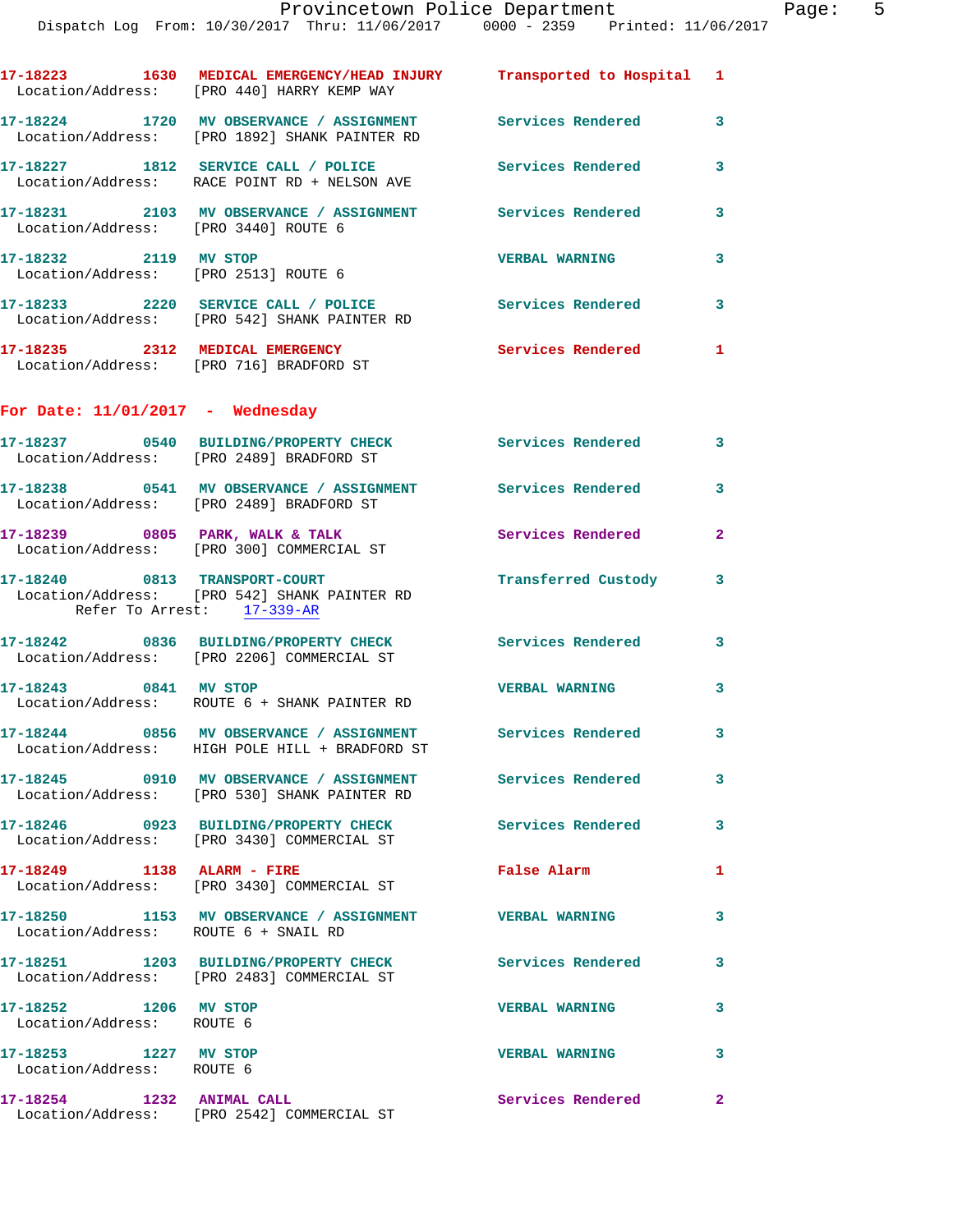|                                                                      | Dispatch Log From: 10/30/2017 Thru: 11/06/2017 0000 - 2359 Printed: 11/06/2017                                         | Provincetown Police Department Page: 6                                                                                                                                                                                         |                |
|----------------------------------------------------------------------|------------------------------------------------------------------------------------------------------------------------|--------------------------------------------------------------------------------------------------------------------------------------------------------------------------------------------------------------------------------|----------------|
|                                                                      |                                                                                                                        |                                                                                                                                                                                                                                |                |
|                                                                      | 17-18255 1254 MEDICAL EMERGENCY <b>1254</b> Transported to Hospital 1<br>Location/Address: [PRO 1892] SHANK PAINTER RD |                                                                                                                                                                                                                                |                |
|                                                                      | 17-18256 1359 ALARM - FIRE<br>Location/Address: [PRO 3176] COMMERCIAL ST                                               | False Alarm 1                                                                                                                                                                                                                  |                |
|                                                                      | 17-18257   1429 MV OBSERVANCE / ASSIGNMENT   Services Rendered<br>Location/Address:   SHANK PAINTER RD + COURT ST      |                                                                                                                                                                                                                                | 3              |
|                                                                      | 17-18259 1515 MV OBSERVANCE / ASSIGNMENT Services Rendered<br>Location/Address: SHANK PAINTER RD + COURT ST            |                                                                                                                                                                                                                                | $\mathbf{3}$   |
|                                                                      | 17-18260 1526 MV OBSERVANCE / ASSIGNMENT Services Rendered 3<br>Location/Address: SHANK PAINTER RD + BRADFORD ST       |                                                                                                                                                                                                                                |                |
| 17-18261 1544 MV STOP<br>Location/Address: PROVINCELANDS RD          |                                                                                                                        | Citation / Warning Issue 3                                                                                                                                                                                                     |                |
| Location/Address: [PRO 2521] ROUTE 6                                 | 17-18262 1606 MV OBSERVANCE / ASSIGNMENT Services Rendered 3                                                           |                                                                                                                                                                                                                                |                |
| Location/Address: [PRO 2513] ROUTE 6                                 | 17-18263 1606 MV STOP                                                                                                  | <b>VERBAL WARNING</b>                                                                                                                                                                                                          | 3              |
|                                                                      | 17-18264 1610 PARK, WALK & TALK Services Rendered<br>Location/Address: [PRO 105] COMMERCIAL ST                         |                                                                                                                                                                                                                                | $\overline{2}$ |
|                                                                      | 17-18265 1652 NOISE COMPLAINT<br>Location/Address: [PRO 2227] BRADFORD ST                                              | SPOKEN TO                                                                                                                                                                                                                      | 3              |
|                                                                      | 17-18266 1709 BUILDING/PROPERTY CHECK Services Rendered 3<br>Location/Address: [PRO 2898] JEROME SMITH RD              |                                                                                                                                                                                                                                |                |
| Location/Address: COMMERCIAL ST                                      | 17-18267 1712 PROPERTY DAMAGE                                                                                          | SPOKEN TO THE SPOKEN OF THE SPOKEN OF THE SPOKEN OF THE SPOKEN OF THE SPOKEN OF THE SPOKEN OF THE SPOKEN OF THE SPOKEN OF THE SPOKEN OF THE SPOKEN OF THE SPOKEN OF THE SPOKEN OF THE SPOKEN OF THE SPOKEN OF THE SPOKEN OF TH | 3              |
|                                                                      | 17-18268 1815 BUILDING/PROPERTY CHECK BLDG/PROP Checked/Secure 3<br>Location/Address: [PRO 1638] COMMERCIAL ST         |                                                                                                                                                                                                                                |                |
|                                                                      | 17-18270 1855 SERVE SUMMONS<br>Location/Address: [PRO 3217] OFF CONWELL ST                                             | Could Not Locate 3                                                                                                                                                                                                             |                |
| 17-18272 1857 SERVE SUMMONS<br>Location/Address: [PRO 1413] PEARL ST |                                                                                                                        | Could Not Locate                                                                                                                                                                                                               |                |
| Location/Address: [PRO 2521] ROUTE 6                                 | 17-18273 1958 MV OBSERVANCE / ASSIGNMENT Services Rendered                                                             |                                                                                                                                                                                                                                | 3              |
| Location/Address: [PRO 3287] ROUTE 6                                 | 17-18274 2001 BUILDING/PROPERTY CHECK BLDG/PROP Checked/Secure 3                                                       |                                                                                                                                                                                                                                |                |
|                                                                      | 17-18275 2039 BUILDING/PROPERTY CHECK Services Rendered<br>Location/Address: [PRO 3259] MACMILLAN WHARF                |                                                                                                                                                                                                                                | 3              |
|                                                                      | 17-18276 2113 ANIMAL CALL/DOG IN M/V Services Rendered<br>Location/Address: [PRO 3259] MACMILLAN WHARF                 |                                                                                                                                                                                                                                | $\overline{2}$ |
| Location/Address: [PRO 521] ROUTE 6                                  | 17-18277 2125 BUILDING/PROPERTY CHECK Services Rendered                                                                |                                                                                                                                                                                                                                | 3              |
| Location/Address: [PRO 94] BRADFORD ST                               | 17-18279 2350 MV OBSERVANCE / ASSIGNMENT Services Rendered                                                             |                                                                                                                                                                                                                                | 3              |
| 17-18280 2352 MV STOP                                                | Location/Address: CONWELL ST + HARRY KEMP WAY                                                                          | <b>VERBAL WARNING</b>                                                                                                                                                                                                          | 3              |

**For Date: 11/02/2017 - Thursday**

| 17-18282          | 0015 MV STOP | <b>VERBAL WARNING</b>     |  |
|-------------------|--------------|---------------------------|--|
| Location/Address: |              | WINTHROP ST + BRADFORD ST |  |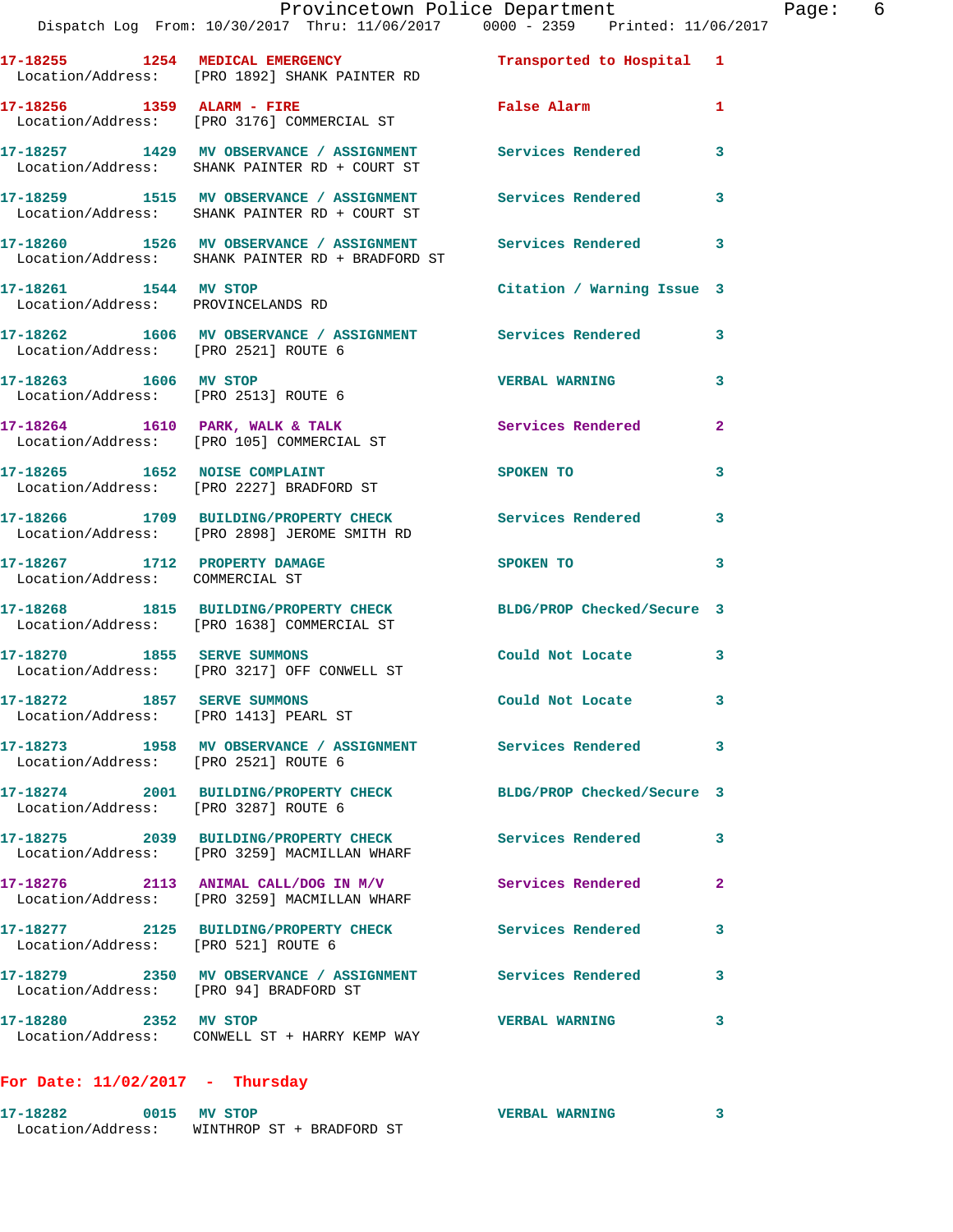|                                                                        | 17-18283 0032 BUILDING/PROPERTY CHECK<br>Location/Address: [PRO 530] SHANK PAINTER RD                      | BLDG/PROP Checked/Secure 3 |                         |
|------------------------------------------------------------------------|------------------------------------------------------------------------------------------------------------|----------------------------|-------------------------|
|                                                                        | 17-18284 0038 MV OBSERVANCE / ASSIGNMENT Services Rendered<br>Location/Address: [PRO 2577] BRADFORD ST     |                            | 3                       |
|                                                                        | 17-18285 0041 PARK, WALK & TALK<br>Location/Address: [PRO 105] COMMERCIAL ST                               | Services Rendered 2        |                         |
|                                                                        | 17-18286 0051 BUILDING/PROPERTY CHECK<br>Location/Address: [PRO 447] JEROME SMITH RD                       | BLDG/PROP Checked/Secure 3 |                         |
|                                                                        | 17-18287 0105 MEDICAL EMERGENCY/BREATHING PATIENT REFUSAL 1<br>Location/Address: [PRO 182] COMMERCIAL ST   |                            |                         |
|                                                                        | 17-18289 0134 BUILDING/PROPERTY CHECK<br>Location/Address: [PRO 1638] COMMERCIAL ST                        | BLDG/PROP Checked/Secure 3 |                         |
|                                                                        | 17-18290 0210 MV OBSERVANCE / ASSIGNMENT<br>Location/Address: BRADFORD ST + HOWLAND ST                     | No Action Required 3       |                         |
|                                                                        | 17-18292 0324 BUILDING/PROPERTY CHECK<br>Location/Address: [PRO 175] COMMERCIAL ST                         | BLDG/PROP Checked/Secure 3 |                         |
|                                                                        | 17-18293 0325 BUILDING/PROPERTY CHECK<br>Location/Address: [PRO 182] COMMERCIAL ST                         | BLDG/PROP Checked/Secure 3 |                         |
|                                                                        | 17-18294 0512 MV OBSERVANCE / ASSIGNMENT<br>Location/Address: SHANK PAINTER RD + JEROME SMITH RD           | No Action Required         | 3                       |
|                                                                        | 17-18295 0611 FLIGHT COVERAGE<br>Location/Address: [PRO 516] RACE POINT RD                                 | Services Rendered          | $\overline{2}$          |
| 17-18296 0746 SERVE WARRANT                                            | Location/Address: [PRO 395] COMMERCIAL ST                                                                  | Could Not Locate           | 3                       |
| 17-18297 0802 PET PANTRY                                               | Location/Address: [PRO 3296] SHANK PAINTER RD                                                              | Services Rendered          | 3                       |
| 17-18298 0805 AT SCHOOL<br>Location/Address: [PRO 569] WINSLOW ST      |                                                                                                            | Services Rendered          | 3                       |
| 17-18299 0837 SERVE SUMMONS<br>Location/Address: [PRO 1662] PEARL ST   |                                                                                                            | Could Not Locate           | 3                       |
|                                                                        | 17-18300 0845 SERVE WARRANT<br>Location/Address: [PRO 2474] BRADFORD ST                                    | Could Not Locate           | $\overline{\mathbf{3}}$ |
| 17-18301 0858 OPEN DOOR                                                | Location/Address: [PRO 2266] COMMERCIAL ST                                                                 | BLDG/PROP Checked/Secure 3 |                         |
|                                                                        | 17-18302 0905 PARK, WALK & TALK<br>Location/Address: [PRO 3121] COMMERCIAL ST                              | Services Rendered          | $\overline{a}$          |
| 17-18305 0958 ALARM - FIRE<br>Location/Address: [PRO 49] BRADFORD ST   |                                                                                                            | False Alarm                | $\mathbf{1}$            |
| 17-18307 1021 CITATION SPEED                                           | Location/Address: JEROME SMITH RD + ALDEN ST                                                               | Citation / Warning Issue 3 |                         |
|                                                                        | 17-18306 1023 MV OBSERVANCE / ASSIGNMENT Services Rendered<br>Location/Address: [PRO 530] SHANK PAINTER RD |                            | 3                       |
| 17-18308 1031 MV STOLEN                                                | Location/Address: [PRO 2068] NELSON AVE                                                                    | Services Rendered          | 3                       |
| 17-18309 1130 FALL/TRANSPORT<br>Location/Address: [PRO 1561] CONANT ST |                                                                                                            | Transported to Hospital 1  |                         |
| 17-18310 1139 INJURED DOVE                                             |                                                                                                            | Referred to Other Agency 2 |                         |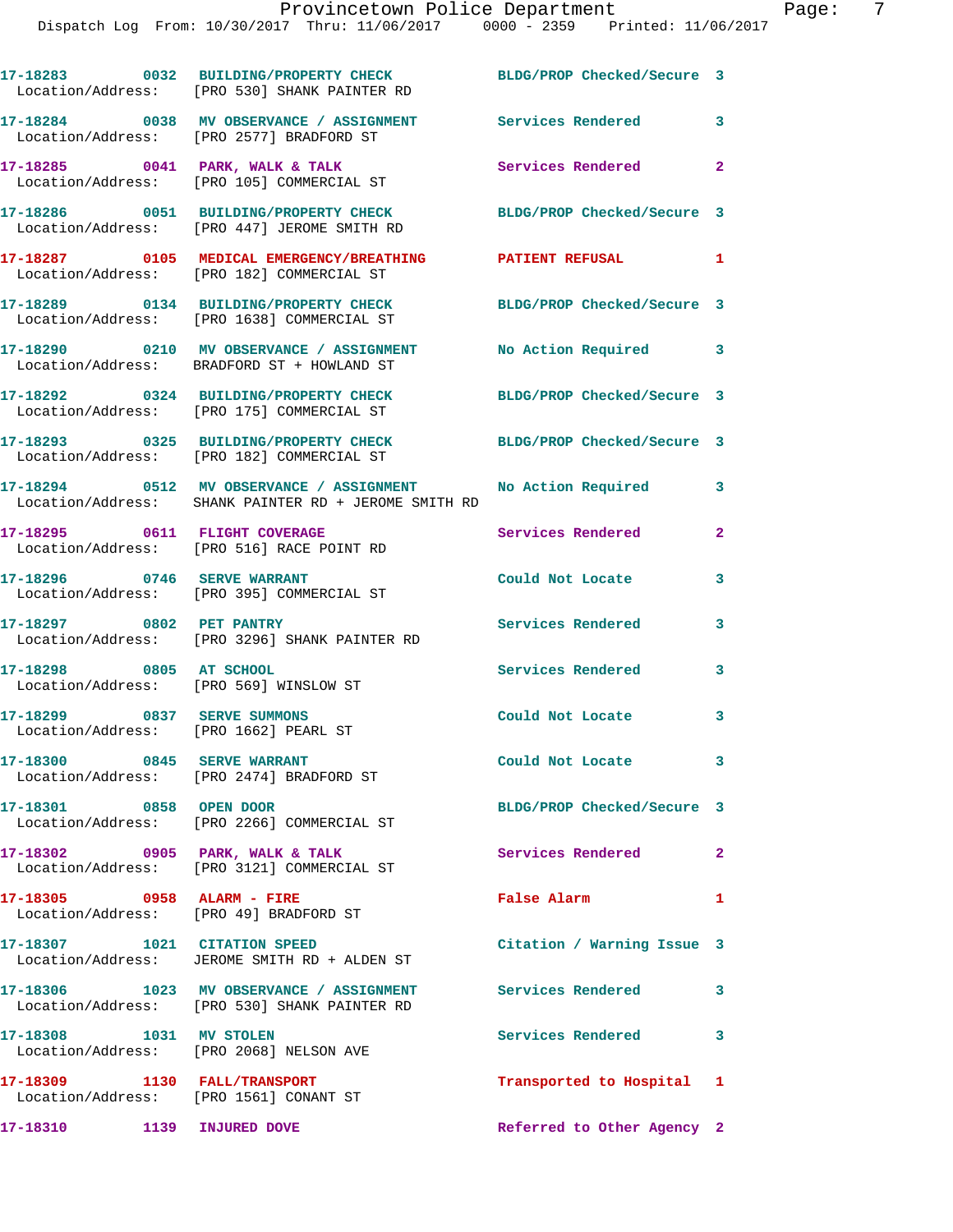|                                      | Dispatch Log From: 10/30/2017 Thru: 11/06/2017 0000 - 2359 Printed: 11/06/2017                                     | Provincetown Police Department |                         | Page: 8 |  |
|--------------------------------------|--------------------------------------------------------------------------------------------------------------------|--------------------------------|-------------------------|---------|--|
|                                      | Location/Address: [PRO 542] SHANK PAINTER RD                                                                       |                                |                         |         |  |
|                                      | 17-18311 1151 ALARM - FIRE<br>Location/Address: [PRO 3297] STANDISH WAY                                            | Services Rendered 1            |                         |         |  |
|                                      | 17-18313 1231 ALLERGIC REACTION 17-18313<br>Location/Address: [PRO 3259] MACMILLAN WHARF                           |                                | $\mathbf{1}$            |         |  |
|                                      | 17-18312 1232 BUILDING/PROPERTY CHECK Services Rendered 3<br>Location/Address: [PRO 3259] MACMILLAN WHARF          |                                |                         |         |  |
|                                      | 17-18314 1302 FOLLOW UP<br>Location/Address: [PRO 537] SHANK PAINTER RD                                            | Services Rendered              | $\mathbf{2}$            |         |  |
|                                      | 17-18315 1315 SERVICE CALL / POLICE Services Rendered 3<br>Location/Address: [PRO 2513] ROUTE 6 + SHANK PAINTER RD |                                |                         |         |  |
|                                      | 17-18316 1320 WELL-BEING CHECK<br>Location/Address: [PRO 2849] COMMERCIAL ST                                       | Services Rendered 3            |                         |         |  |
|                                      | 17-18317 1347 SUSPICIOUS ACTIVITY 1997 Services Rendered<br>Location/Address: [PRO 1233] COMMERCIAL ST             |                                | $\overline{2}$          |         |  |
|                                      | 17-18327 1422 SUSPICIOUS ACTIVITY<br>Location/Address: [PRO 542] SHANK PAINTER RD                                  | Services Rendered              | $\mathbf{2}$            |         |  |
|                                      | 17-18319 1459 911 / GENERAL<br>Location/Address: [OT] ADAM POINT RD                                                | Referred to Other Agency 1     |                         |         |  |
|                                      | 17-18320 1525 MV OBSERVANCE / ASSIGNMENT Services Rendered 3<br>Location/Address: [PRO 1892] SHANK PAINTER RD      |                                |                         |         |  |
| 17-18321 1535 MV STOP                | Location/Address: [PRO 3296] SHANK PAINTER RD                                                                      | <b>VERBAL WARNING</b>          | $\overline{\mathbf{3}}$ |         |  |
|                                      | 17-18322 1548 PARK, WALK & TALK 1999 Services Rendered 2<br>Location/Address: [PRO 182] COMMERCIAL ST              |                                |                         |         |  |
| 17-18323 1553 FOLLOW UP              | Location/Address: [PRO 542] SHANK PAINTER RD                                                                       | Services Rendered              | $\mathbf{2}$            |         |  |
|                                      | 17-18324 1619 SERVICE CALL / POLICE Services Rendered 3<br>Location: [PRO 3672] TOWN LINE                          |                                |                         |         |  |
|                                      | 17-18326 1650 ASSIST CITIZEN<br>Location/Address: [PRO 2144] CONWELL ST                                            | Services Rendered              | 3                       |         |  |
|                                      | 17-18328 1720 PARADE/TRAFFIC CONTROL<br>Location/Address: [PRO 3430] COMMERCIAL ST                                 | Services Rendered              | $\mathbf{2}$            |         |  |
| 17-18330 1731 COMPLAINT              | Location/Address: [PRO 3258] BRADFORD ST                                                                           | SPOKEN TO                      | 3                       |         |  |
| 17-18331 1822 COMPLAINT              | Location/Address: [PRO 290] COMMERCIAL ST                                                                          | Services Rendered              | 3                       |         |  |
|                                      | 17-18332 1859 ANIMAL CALL<br>Location/Address: [PRO 1119] WAREHAM ST                                               | Services Rendered              | $\mathbf{2}$            |         |  |
| Location/Address: [PRO 2521] ROUTE 6 | 17-18333 1950 MV OBSERVANCE / ASSIGNMENT Services Rendered 3                                                       |                                |                         |         |  |
|                                      | 17-18334 1956 BUILDING/PROPERTY CHECK<br>Location/Address: [PRO 519] RACE POINT RD                                 | BLDG/PROP Checked/Secure 3     |                         |         |  |
|                                      | 17-18336 2055 BUILDING/PROPERTY CHECK Services Rendered 3<br>Location/Address: [PRO 3259] MACMILLAN WHARF          |                                |                         |         |  |
|                                      | 17-18337 2124 BUILDING/PROPERTY CHECK<br>Location/Address: [PRO 2483] COMMERCIAL ST                                | Services Rendered 3            |                         |         |  |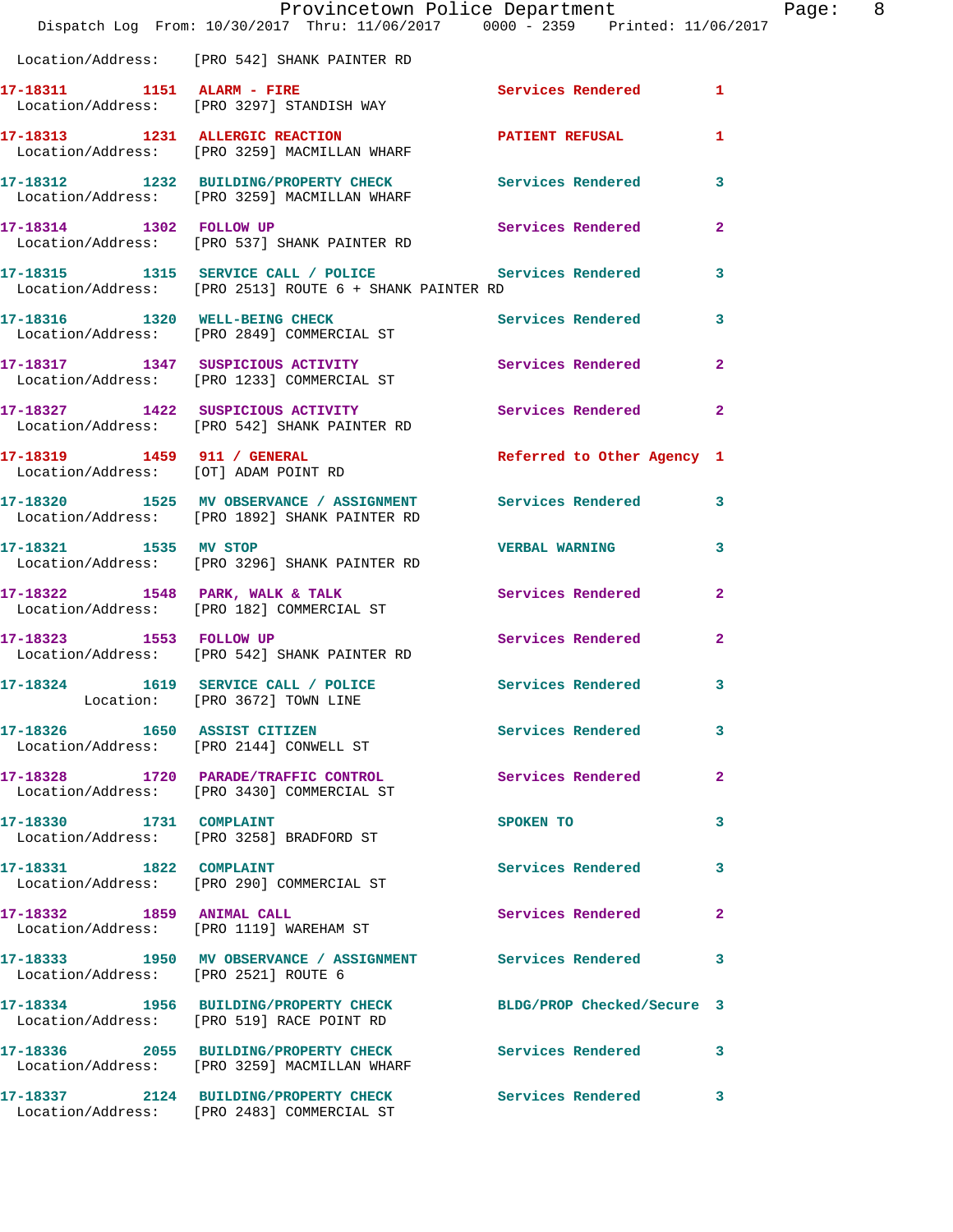|                                                             | Dispatch Log From: 10/30/2017 Thru: 11/06/2017 0000 - 2359 Printed: 11/06/2017                                    | Provincetown Police Department | Page: 9      |  |
|-------------------------------------------------------------|-------------------------------------------------------------------------------------------------------------------|--------------------------------|--------------|--|
|                                                             | 17-18338 2144 BUILDING/PROPERTY CHECK Services Rendered 3<br>Location/Address: [PRO 2490] PROVINCELANDS RD        |                                |              |  |
|                                                             | 17-18339 2147 ALARM - GENERAL SPOKEN TO<br>Location/Address: [PRO 208] COMMERCIAL ST                              |                                | $\mathbf{1}$ |  |
|                                                             | 17-18340 2327 MV OBSERVANCE / ASSIGNMENT Services Rendered 3<br>Location/Address: [PRO 530] SHANK PAINTER RD      |                                |              |  |
| For Date: $11/03/2017$ - Friday                             |                                                                                                                   |                                |              |  |
|                                                             | 17-18341 0001 BUILDING/PROPERTY CHECK Services Rendered 3<br>Location/Address: [PRO 2898] JEROME SMITH RD         |                                |              |  |
|                                                             | 17-18342 0012 MV OBSERVANCE / ASSIGNMENT No Action Required 3<br>Location/Address: HOWLAND ST + BRADFORD ST       |                                |              |  |
|                                                             | 17-18343 0017 BUILDING/PROPERTY CHECK Services Rendered<br>Location/Address: [PRO 2481] TREMONT ST                |                                | $\mathbf{3}$ |  |
| Location/Address: [PRO 521] ROUTE 6                         | 17-18344 0029 BUILDING/PROPERTY CHECK Services Rendered                                                           |                                | 3            |  |
| Location/Address: [PRO 521] ROUTE 6                         | 17-18345 0041 MV OBSERVANCE / ASSIGNMENT Services Rendered 3                                                      |                                |              |  |
|                                                             | 17-18346 0057 BUILDING/PROPERTY CHECK BLDG/PROP Checked/Secure 3<br>Location/Address: [PRO 1783] FRANKLIN ST      |                                |              |  |
|                                                             | 17-18347 0102 BUILDING/PROPERTY CHECK BLDG/PROP Checked/Secure 3<br>Location/Address: [PRO 3296] SHANK PAINTER RD |                                |              |  |
|                                                             | 17-18348 0105 BUILDING/PROPERTY CHECK BLDG/PROP Checked/Secure 3<br>Location/Address: [PRO 1778] SHANK PAINTER RD |                                |              |  |
|                                                             | 17-18349 0124 BUILDING/PROPERTY CHECK Services Rendered 3<br>Location/Address: [PRO 2540] RACE POINT RD           |                                |              |  |
|                                                             | 17-18350 0203 BUILDING/PROPERTY CHECK BLDG/PROP Checked/Secure 3<br>Location/Address: [PRO 3259] MACMILLAN WHARF  |                                |              |  |
|                                                             | 17-18351 0213 MV OBSERVANCE / ASSIGNMENT<br>Location/Address: COMMERCIAL ST + COMMODORE AVE                       | Services Rendered 3            |              |  |
|                                                             | 17-18352 0302 BUILDING/PROPERTY CHECK BLDG/PROP Checked/Secure 3<br>Location/Address: [PRO 488] MAYFLOWER ST      |                                |              |  |
| 17-18354 0343 GENERAL INFO                                  |                                                                                                                   | Services Rendered 3            |              |  |
| 17-18353 0353 COMPLAINT<br>Location/Address: OLD COLONY WAY |                                                                                                                   | Services Rendered              | 3            |  |
|                                                             | 17-18355 0428 ALARM - GENERAL<br>Location/Address: [PRO 516] RACE POINT RD                                        | Services Rendered 1            |              |  |
|                                                             | 17-18356 0539 BUILDING/PROPERTY CHECK BLDG/PROP Checked/Secure 3<br>Location/Address: [PRO 3259] MACMILLAN WHARF  |                                |              |  |
| Refer To Accident: 17-102-AC                                | 17-18357 0703 PROPERTY DAMAGE BY TRUCK Services Rendered 3<br>Location/Address: CARVER ST + COMMERCIAL ST         |                                |              |  |
|                                                             | 17-18358 0715 PARKING SIGN DAMAGE<br>Location/Address: CARVER ST + COMMERCIAL ST                                  | Referred to Other Agency 3     |              |  |
| 17-18359 0820 AT SCHOOL                                     | Location/Address: [PRO 569] WINSLOW ST                                                                            | Services Rendered 3            |              |  |
|                                                             | 17-18360 0850 MV HIT & RUN                                                                                        | Services Rendered              | $\mathbf{2}$ |  |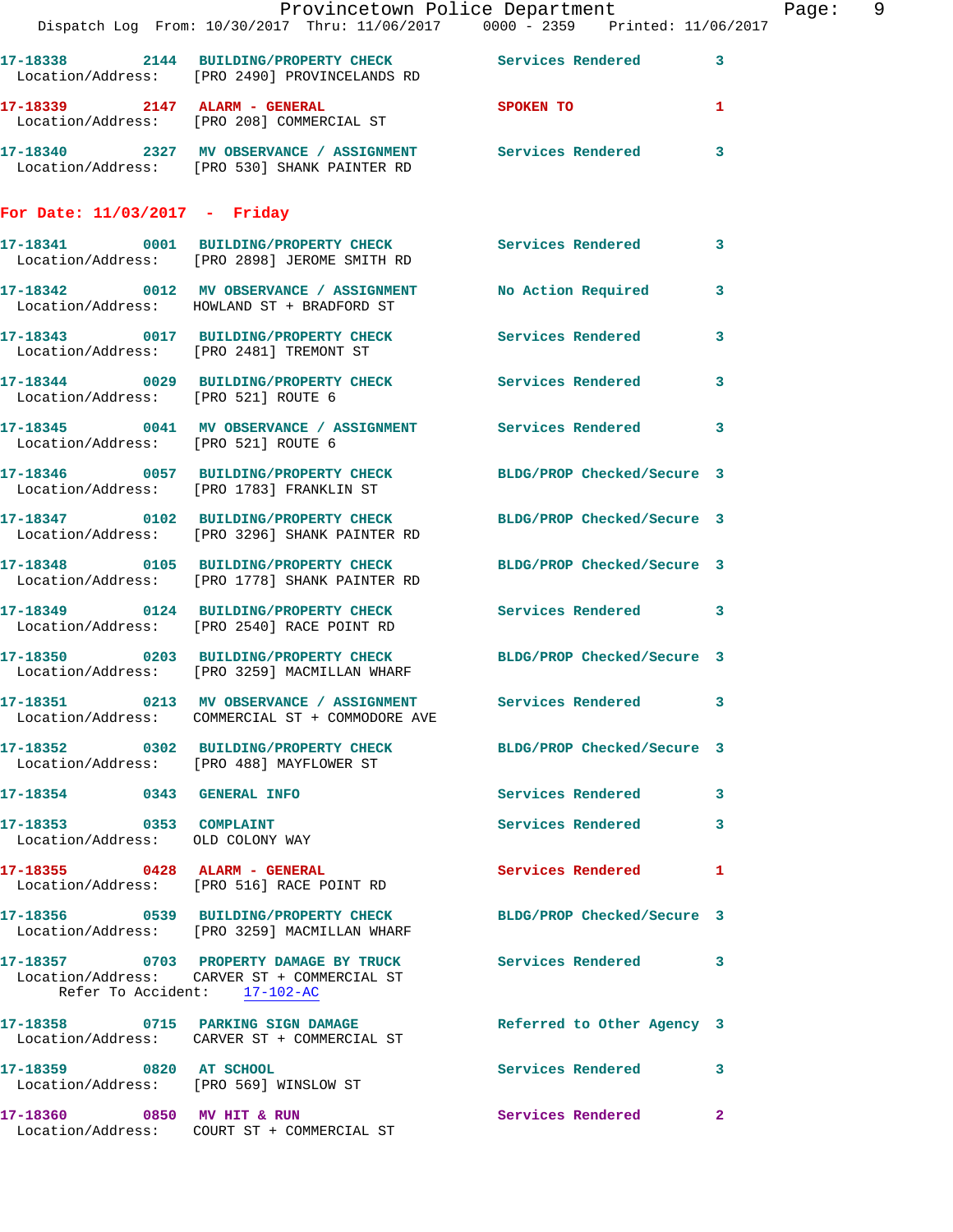|                                                    | Dispatch Log From: 10/30/2017 Thru: 11/06/2017 0000 - 2359 Printed: 11/06/2017                                   | Provincetown Police Department |                | Page: 10     |  |
|----------------------------------------------------|------------------------------------------------------------------------------------------------------------------|--------------------------------|----------------|--------------|--|
|                                                    | Refer To Accident: 17-103-AC                                                                                     |                                |                |              |  |
|                                                    | 17-18361 0911 MV OBSERVANCE / ASSIGNMENT Services Rendered 3<br>Location/Address: BRADFORD ST + HIGH POLE HILL   |                                |                |              |  |
|                                                    | 17-18362 0917 HAZARDS<br>Location/Address: [PRO 396] COMMERCIAL ST                                               | Referred to Other Agency 2     |                |              |  |
|                                                    | 17-18363 0925 PARK, WALK & TALK<br>Location/Address: [PRO 396] COMMERCIAL ST                                     | SPOKEN TO                      | $\overline{2}$ |              |  |
|                                                    | 17-18364 0942 BUILDING/PROPERTY CHECK BLDG/PROP Checked/Secure 3<br>Location/Address: [PRO 3317] CEMETERY RD     |                                |                | $\mathbf{1}$ |  |
|                                                    | 17-18365 0951 MV OBSERVANCE / ASSIGNMENT Services Rendered 3<br>Location/Address: [PRO 530] SHANK PAINTER RD     |                                |                |              |  |
|                                                    | 17-18367 1008 REASSURANCE CHECK<br>Location/Address: [PRO 442] HARRY KEMP WAY                                    | No Action Required 3           |                |              |  |
|                                                    | 17-18368 1032 LOST BLACK POUCH<br>Location/Address: [PRO 446] HOWLAND ST                                         | Services Rendered 3            |                |              |  |
|                                                    | 17-18369 1100 RESCUE CALL/TRANSPORT<br>Location/Address: [PRO 395] COMMERCIAL ST                                 | Transported to Hospital 1      |                |              |  |
|                                                    | 17-18370 1257 DOG PARK CHECK REQUEST Services Rendered 3<br>Location/Address: [PRO 3287] ROUTE 6                 |                                |                |              |  |
|                                                    | 17-18371 1336 HARASSMENT/ROAD RAGE Services Rendered 2<br>Location: [PRO 3431] LOPES SQUARE                      |                                |                |              |  |
|                                                    | 17-18372 1424 BUILDING/PROPERTY CHECK<br>Location/Address: [PRO 519] RACE POINT RD                               | BLDG/PROP Checked/Secure 3     |                |              |  |
|                                                    | 17-18374 1518 MEDICAL EMERGENCY<br>Location/Address: [PRO 3404] BRADFORD ST                                      | Transported to Hospital 1      |                |              |  |
|                                                    | 17-18375 1539 LARCENY / FORGERY / FRAUD SPOKEN TO<br>Location/Address: [PRO 3670] SHANK PAINTER RD               |                                | $\overline{2}$ |              |  |
| 17-18376 1549 PARK, WALK & TALK                    | Location: CENTER ROAM                                                                                            | Services Rendered 2            |                |              |  |
|                                                    | 17-18380 1706 911 / GENERAL<br>Location/Address: [PRO 2120] COMMERCIAL ST                                        | Services Rendered              | $\mathbf{1}$   |              |  |
| Location/Address: ROUTE 6 + SNAIL RD               | 17-18379 1708 MV OBSERVANCE / ASSIGNMENT No Action Required 3                                                    |                                |                |              |  |
| Location/Address: ROUTE 6 + SNAIL RD               | 17-18381 1742 MV OBSERVANCE / ASSIGNMENT Services Rendered                                                       |                                | 3              |              |  |
| 17-18382 1746 MV STOP<br>Location/Address: ROUTE 6 |                                                                                                                  | VERBAL WARNING 3               |                |              |  |
| 17-18383 1817 MV STOP<br>Location/Address: ROUTE 6 |                                                                                                                  | <b>VERBAL WARNING</b>          | 3              |              |  |
|                                                    | 17-18385 2013 BAR CHECK<br>Location/Address: [PRO 3432] COMMERCIAL ST                                            | No Action Required             | $\mathbf{2}$   |              |  |
|                                                    | 17-18387 2040 BAR CHECK<br>Location/Address: [PRO 3117] COMMERCIAL ST                                            | No Action Required             | $\mathbf{2}$   |              |  |
|                                                    | 17-18388 2135 BUILDING/PROPERTY CHECK BLDG/PROP Checked/Secure 3<br>Location/Address: [PRO 530] SHANK PAINTER RD |                                |                |              |  |
|                                                    | 17-18389 2140 BUILDING/PROPERTY CHECK BLDG/PROP Checked/Secure 3<br>Location/Address: [PRO 569] WINSLOW ST       |                                |                |              |  |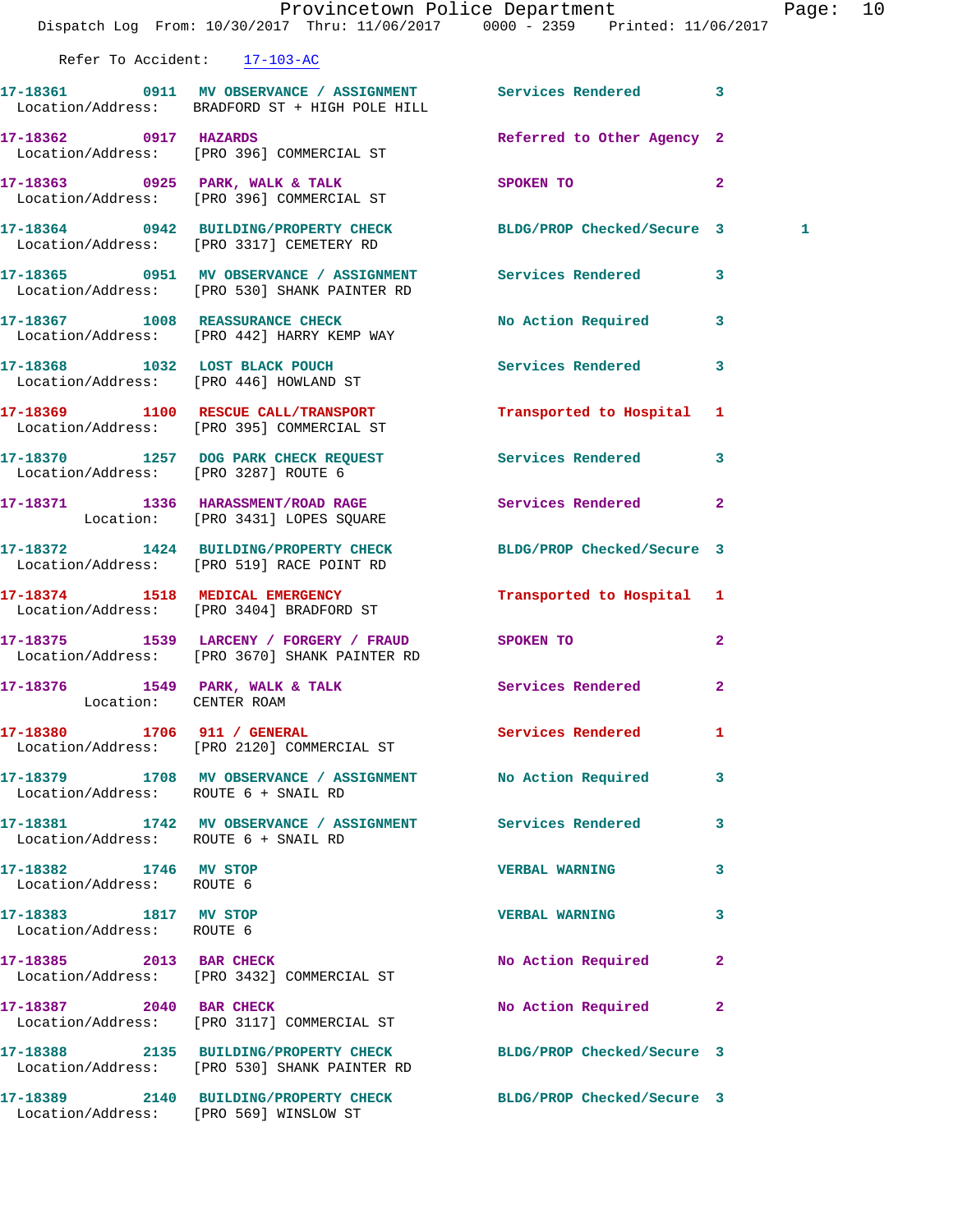|                                                                  | Provincetown Police Department<br>Dispatch Log From: 10/30/2017 Thru: 11/06/2017 0000 - 2359 Printed: 11/06/2017       |                            |                |
|------------------------------------------------------------------|------------------------------------------------------------------------------------------------------------------------|----------------------------|----------------|
|                                                                  | 17-18390 2151 ANIMAL CALL<br>Location/Address: [PRO 3279] COMMERCIAL ST                                                | <b>Services Rendered</b>   | $\overline{2}$ |
| Location/Address: [PRO 569] WINSLOW ST                           | 17-18391 2212 BUILDING/PROPERTY CHECK BLDG/PROP Checked/Secure 3                                                       |                            |                |
| For Date: $11/04/2017$ - Saturday                                |                                                                                                                        |                            |                |
|                                                                  | 17-18392 0001 BUILDING/PROPERTY CHECK Services Rendered<br>Location/Address: [PRO 526] RYDER ST EXT                    |                            | 3              |
| Location/Address: [PRO 521] ROUTE 6                              | 17-18393 0001 BUILDING/PROPERTY CHECK BLDG/PROP Checked/Secure 3                                                       |                            |                |
|                                                                  | 17-18394 0013 MV OBSERVANCE / ASSIGNMENT Services Rendered<br>Location/Address: COMMERCIAL ST + SNAIL RD               |                            | 3              |
|                                                                  | 17-18395 0017 MV OBSERVANCE / ASSIGNMENT<br>Location/Address: [PRO 3912] SHANK PAINTER RD                              | No Action Required         | 3              |
|                                                                  | 17-18396 6052 ASSIST DEPARTMENT / MUTUAL AID Services Rendered<br>Location/Address: [PRO 3210] LONG POINT LIGHTHOUS ST |                            | 3              |
|                                                                  |                                                                                                                        | BLDG/PROP Checked/Secure 3 |                |
| Location/Address: [PRO 2521] ROUTE 6                             | 17-18398 0148 ASSIST DEPARTMENT / MUTUAL AID Services Rendered                                                         |                            | 3              |
|                                                                  | 17-18399 0203 BUILDING/PROPERTY CHECK<br>Location/Address: [PRO 379] COMMERCIAL ST                                     | BLDG/PROP Checked/Secure 3 |                |
|                                                                  | 17-18400 0210 BUILDING/PROPERTY CHECK BLDG/PROP Checked/Secure 3<br>Location/Address: [PRO 3430] COMMERCIAL ST         |                            |                |
|                                                                  | 17-18401 0235 MV OBSERVANCE / ASSIGNMENT Services Rendered<br>Location/Address: CONWELL ST + HARRY KEMP WAY            |                            | 3              |
|                                                                  | 17-18402 0244 BUILDING/PROPERTY CHECK BLDG/PROP Checked/Secure 3<br>Location/Address: [PRO 3259] MACMILLAN WHARF       |                            |                |
| Location/Address: [PRO 595] BRADFORD ST                          | 17-18403 0257 MV OBSERVANCE / ASSIGNMENT                                                                               | No Action Required         | 3              |
|                                                                  | 17-18404 0337 BUILDING/PROPERTY CHECK BLDG/PROP Checked/Secure 3<br>Location/Address: [PRO 440] HARRY KEMP WAY         |                            |                |
| Location/Address: [PRO 413] CONWELL ST                           | 17-18405 0536 BUILDING/PROPERTY CHECK                                                                                  | BLDG/PROP Checked/Secure 3 |                |
|                                                                  | 17-18406  0540 MV OBSERVANCE / ASSIGNMENT Services Rendered<br>Location/Address: [PRO 2859] BRADFORD ST                |                            | 3              |
|                                                                  | 17-18407 0559 BUILDING/PROPERTY CHECK<br>Location/Address: ROUTE 6 + SANDY HILL LN                                     | BLDG/PROP Checked/Secure 3 |                |
|                                                                  | 17-18408 0608 BUILDING/PROPERTY CHECK<br>Location/Address: [PRO 519] RACE POINT RD                                     | BLDG/PROP Checked/Secure 3 |                |
|                                                                  | Location/Address: [PRO 2490] PROVINCELANDS RD                                                                          | Services Rendered          | 3              |
| Location/Address: [PRO 3287] ROUTE 6                             | 17-18410 0619 BUILDING/PROPERTY CHECK                                                                                  | BLDG/PROP Checked/Secure 3 |                |
|                                                                  | 17-18411 0633 BUILDING/PROPERTY CHECK<br>Location/Address: [PRO 1783] FRANKLIN ST                                      | BLDG/PROP Checked/Secure 3 |                |
| 17-18412 0749 CAMPGROUND<br>Location/Address: [PRO 2519] ROUTE 6 |                                                                                                                        | Services Rendered          | 3              |

Page:  $11$ <br> $17$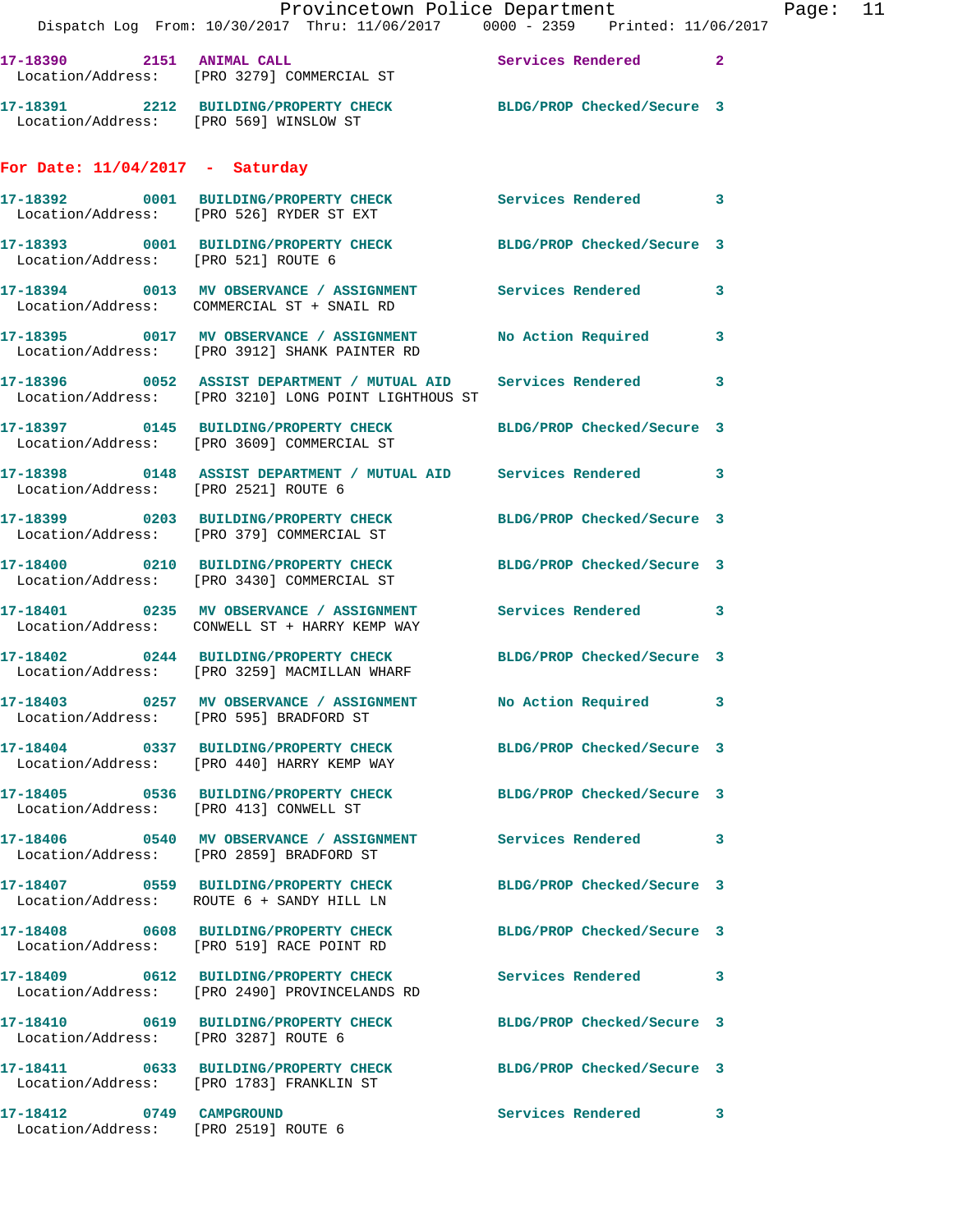Dispatch Log From: 10/30/2017 Thru: 11/06/2017 0000 - 2359 Printed: 11/06/2017

| Location/Address: RYDER ST | 17-18413 0801 PARKING COMPLAINT / GENERAL Services Rendered 3                                                   |                            |              |
|----------------------------|-----------------------------------------------------------------------------------------------------------------|----------------------------|--------------|
|                            | 17-18414 0815 BUILDING/PROPERTY CHECK<br>Location/Address: [PRO 3287] ROUTE 6                                   | BLDG/PROP Checked/Secure 3 |              |
|                            | 17-18415 0850 PARK, WALK & TALK<br>Location/Address: [PRO 2483] COMMERCIAL ST                                   | Services Rendered          | $\mathbf{2}$ |
|                            | 17-18416 0851 MV OBSERVANCE / ASSIGNMENT Services Rendered<br>Location/Address: ROUTE 6 + SNAIL RD              |                            | 3            |
|                            | 17-18417 0928 TRUCK VS PARKED MV<br>Location/Address: [PRO 116] COMMERCIAL ST                                   | <b>Services Rendered</b>   | $\mathbf{1}$ |
|                            | 17-18418 1008 PARK, WALK & TALK<br>Location/Address: [PRO 105] COMMERCIAL ST                                    | Services Rendered 2        |              |
|                            | 17-18419 1009 PARK, WALK & TALK<br>Location/Address: [PRO 526] RYDER ST EXT                                     | Services Rendered          | $\mathbf{2}$ |
| 17-18420 1105 PET PANTRY   | Location/Address: [PRO 285] COMMERCIAL ST                                                                       | Services Rendered 3        |              |
|                            | 17-18422 1141 CAT CARE<br>Location/Address: [PRO 2227] BRADFORD ST                                              | Services Rendered          | $\mathbf{2}$ |
|                            | $17-18423$ 1149 PARK, WALK & TALK<br>Location/Address: [PRO 537] SHANK PAINTER RD                               | <b>Services Rendered</b> 2 |              |
|                            | 17-18425    1212    VERBAL SPEED<br>Location/Address: [PRO 2513] ROUTE 6                                        | <b>VERBAL WARNING</b>      | 3            |
|                            | 17-18426    1222    INJURED BIRD<br>Location/Address: [PRO 106] COMMERCIAL ST                                   | Referred to Other Agency 2 |              |
|                            | 17-18427 1318 UNATTENDED DOG<br>Location/Address: FRANKLIN ST + BRADFORD ST                                     | <b>Services Rendered</b>   | $\mathbf{2}$ |
|                            | 17-18428 1519 MV OBSERVANCE / ASSIGNMENT Services Rendered 3<br>Location/Address: [PRO 3440] ROUTE 6            |                            |              |
|                            | 17-18430 1647 BUILDING/PROPERTY CHECK BLDG/PROP Checked/Secure 3<br>Location/Address: [PRO 447] JEROME SMITH RD |                            |              |
| Location: WEST ROAM        | 17-18431 1647 PARK, WALK & TALK                                                                                 | <b>Services Rendered</b>   | $\mathbf{2}$ |
|                            | 17-18433 1735 PARK, WALK & TALK<br>Location/Address: [PRO 105] COMMERCIAL ST                                    | Services Rendered          | $\mathbf{2}$ |
| 17-18434 1752 LOST IPHONE  | Location/Address: [PRO 542] SHANK PAINTER RD                                                                    | Services Rendered 3        |              |
|                            | 17-18435 1907 BUILDING/PROPERTY CHECK<br>Location/Address: [PRO 3033] COMMERCIAL ST                             | BLDG/PROP Checked/Secure 3 |              |
|                            | 17-18436 1943 MV OBSERVANCE / ASSIGNMENT Services Rendered 3<br>Location/Address: [PRO 537] SHANK PAINTER RD    |                            |              |
|                            | Location/Address: [PRO 530] SHANK PAINTER RD                                                                    | BLDG/PROP Checked/Secure 3 |              |
| 17-18438 2027 DISORDERLY   | Location/Address: [PRO 185] COMMERCIAL ST                                                                       | SPOKEN TO                  | $\mathbf{2}$ |
|                            | 17-18439 2134 DISORDERLY<br>Location/Address: [PRO 208] COMMERCIAL ST                                           | <b>GONE ON ARRIVAL</b>     | $\mathbf{2}$ |
|                            | 17-18440 2139 ALARM - GENERAL                                                                                   | False Alarm 1              |              |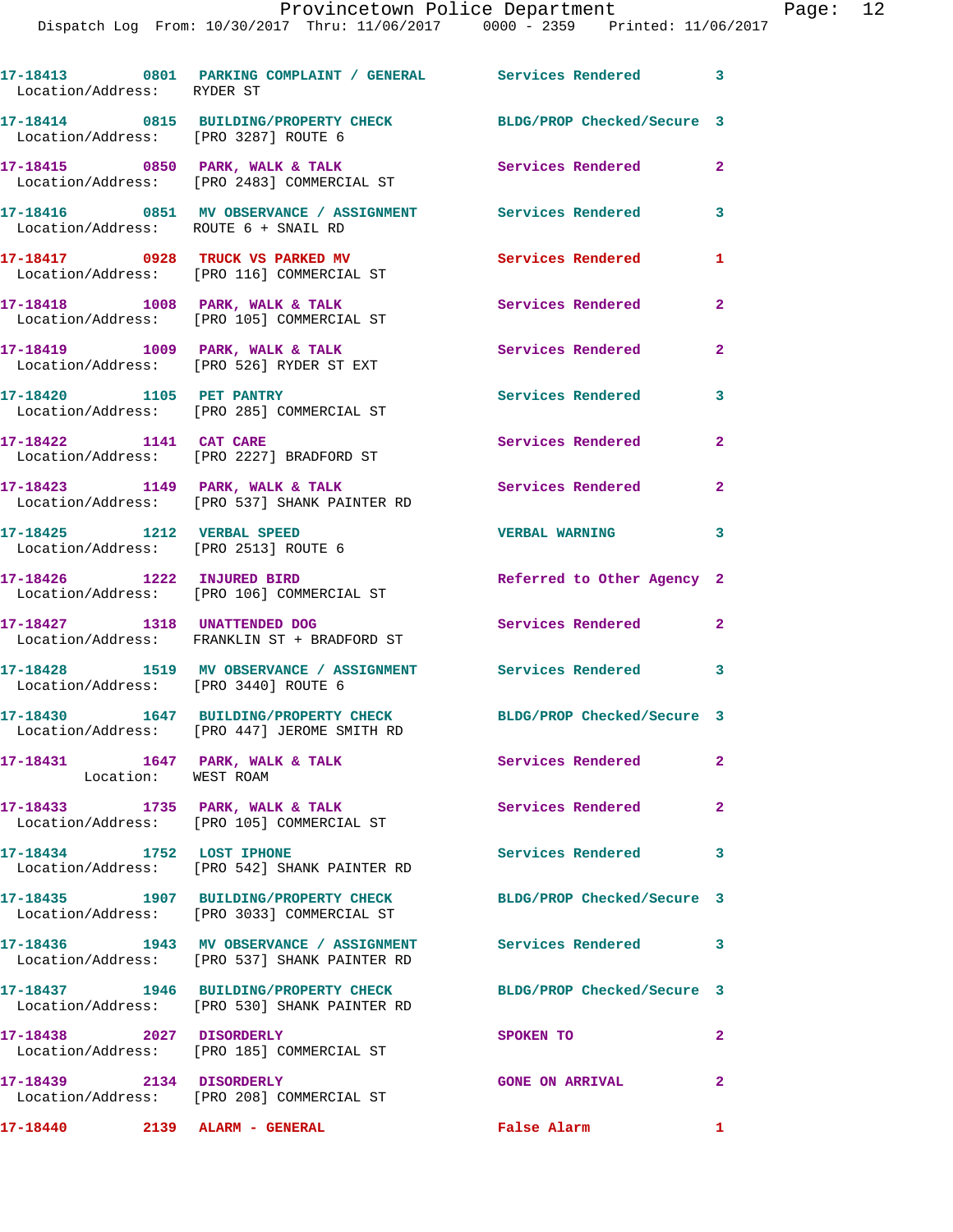|                                      | Dispatch Log From: 10/30/2017 Thru: 11/06/2017 0000 - 2359 Printed: 11/06/2017                                       | Provincetown Police Department | Page: 13     |  |
|--------------------------------------|----------------------------------------------------------------------------------------------------------------------|--------------------------------|--------------|--|
|                                      | Location/Address: [PRO 230] COMMERCIAL ST                                                                            |                                |              |  |
|                                      | 17-18441 2153 SERVICE CALL / POLICE SPOKEN TO<br>Location/Address: [PRO 3443] COMMERCIAL ST                          |                                | $\sim$ 3     |  |
| For Date: 11/05/2017 - Sunday        |                                                                                                                      |                                |              |  |
|                                      | 17-18442 0045 MV OBSERVANCE / ASSIGNMENT Services Rendered 3<br>Location/Address: [PRO 530] SHANK PAINTER RD         |                                |              |  |
|                                      | 17-18444 0114 MV OBSERVANCE / ASSIGNMENT No Action Required 3<br>Location/Address: BRADFORD ST + HOWLAND ST          |                                |              |  |
|                                      | 17-18443 0123 BUILDING/PROPERTY CHECK BLDG/PROP Checked/Secure 3<br>Location/Address: [PRO 1783] FRANKLIN ST         |                                |              |  |
| Location/Address: [PRO 521] ROUTE 6  | 17-18445 0128 BUILDING/PROPERTY CHECK BLDG/PROP Checked/Secure 3                                                     |                                |              |  |
|                                      | 17-18446 0138 MV OBSERVANCE / ASSIGNMENT BLDG/PROP Checked/Secure 3<br>Location/Address: [PRO 3912] SHANK PAINTER RD |                                |              |  |
| 17-18447 0152 MV STOP                | Location/Address: [PRO 2818] CONWELL ST                                                                              | Citation / Warning Issue 3     |              |  |
|                                      | 17-18448 0214 BUILDING/PROPERTY CHECK BLDG/PROP Checked/Secure 3<br>Location/Address: [PRO 3259] MACMILLAN WHARF     |                                |              |  |
|                                      | 17-18449 0302 BUILDING/PROPERTY CHECK BLDG/PROP Checked/Secure 3<br>Location/Address: [PRO 530] SHANK PAINTER RD     |                                |              |  |
| Location/Address: [PRO 3287] ROUTE 6 | 17-18450 0525 BUILDING/PROPERTY CHECK Services Rendered 3                                                            |                                |              |  |
|                                      | 17-18451 0715 BUILDING/PROPERTY CHECK Services Rendered 3<br>Location/Address: [PRO 3259] MACMILLAN WHARF            |                                |              |  |
|                                      | 17-18452 0800 MV OBSERVANCE / ASSIGNMENT Services Rendered 3<br>Location/Address: COMMERCIAL ST + SNAIL RD           |                                |              |  |
|                                      | $17-18453$ 0812 LOST IPHONE<br>Location/Address: [PRO 542] SHANK PAINTER RD                                          | <b>Services Rendered</b>       | $\mathbf{3}$ |  |
| 17-18454 0848 MV STOP                | Location/Address: [PRO 37] BRADFORD ST                                                                               | <b>VERBAL WARNING</b>          | 3            |  |
|                                      | 17-18456 0908 MV OBSERVANCE / ASSIGNMENT Services Rendered 3<br>Location/Address: [PRO 530] SHANK PAINTER RD         |                                |              |  |
| 17-18457 0915 MV STOP                | Location/Address: [PRO 2519] ROUTE 6                                                                                 | Citation / Warning Issue 3     |              |  |
|                                      | 17-18458 0941 BUILDING/PROPERTY CHECK Services Rendered 3<br>Location/Address: [PRO 2483] COMMERCIAL ST              |                                |              |  |
|                                      | 17-18460 0953 BUILDING/PROPERTY CHECK Services Rendered 3<br>Location/Address: [PRO 2206] COMMERCIAL ST              |                                |              |  |
|                                      | 17-18463 1120 BUILDING/PROPERTY CHECK Services Rendered<br>Location/Address: [PRO 2481] TREMONT ST                   |                                | 3            |  |
| Location/Address: [PRO 2521] ROUTE 6 | 17-18464 1135 MV OBSERVANCE / ASSIGNMENT Services Rendered 3                                                         |                                |              |  |
|                                      | 17-18465 1211 VERBAL LANES/INSPECTION VERBAL WARNING<br>Location/Address: [PRO 4041] BRADFORD ST                     |                                | $\mathbf{3}$ |  |
|                                      | 17-18466 1248 COMPLAINT<br>Location/Address: [PRO 542] SHANK PAINTER RD                                              | Services Rendered 3            |              |  |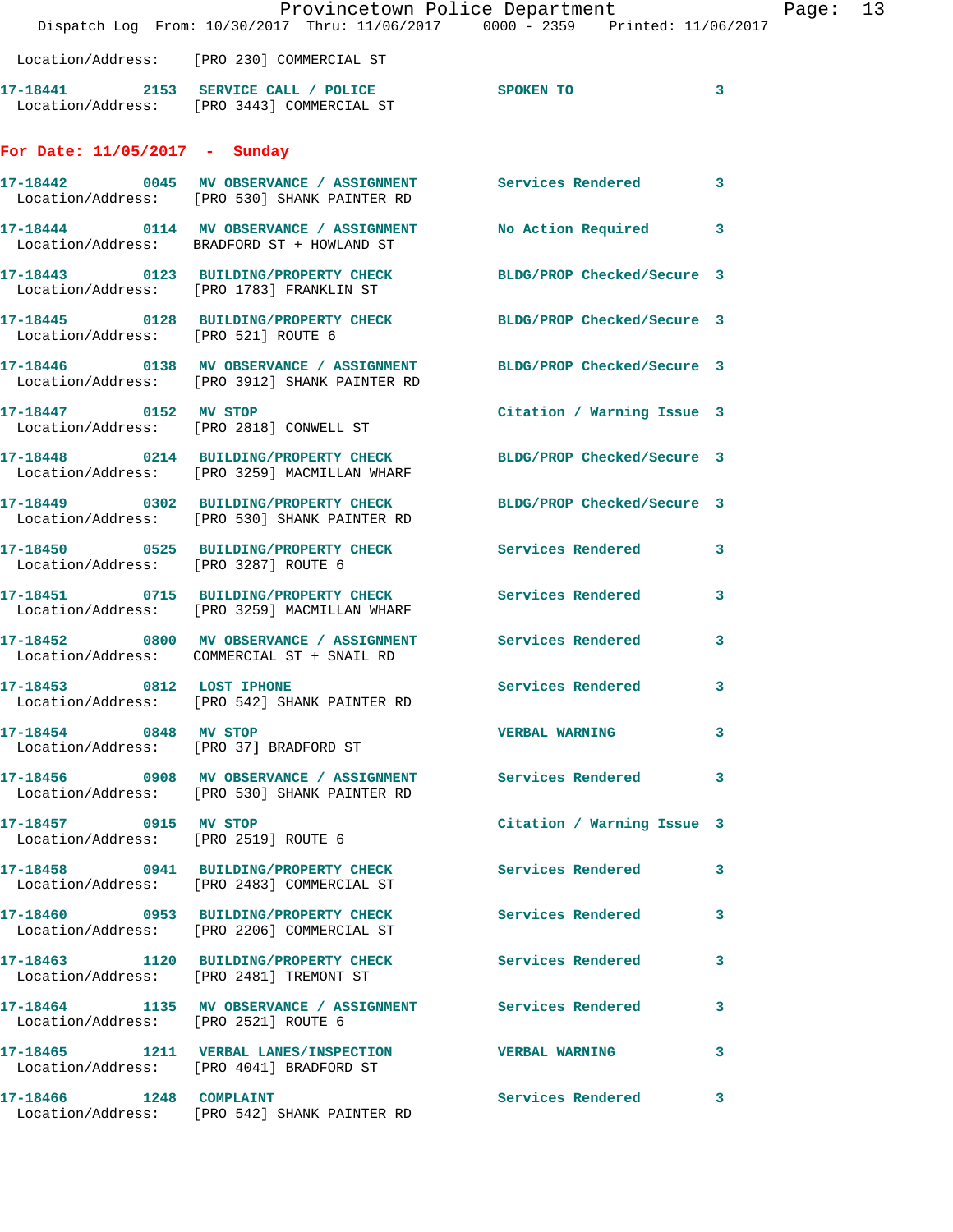|                                      | Provincetown Police Department                                                                                    |                            |                |
|--------------------------------------|-------------------------------------------------------------------------------------------------------------------|----------------------------|----------------|
|                                      | Dispatch Log From: 10/30/2017 Thru: 11/06/2017 0000 - 2359 Printed: 11/06/2017                                    |                            |                |
|                                      | 17-18467 1314 SERVICE CALL / POLICE 2008 Services Rendered<br>Location/Address: [PRO 542] SHANK PAINTER RD        |                            | 3              |
|                                      | 17-18468 1356 BUILDING/PROPERTY CHECK Services Rendered<br>Location/Address: [PRO 3259] MACMILLAN WHARF           |                            | 3              |
|                                      | 17-18469 1429 LOST DIAMOND STUD<br>Location/Address: [PRO 542] SHANK PAINTER RD                                   | <b>Services Rendered</b>   | 3              |
|                                      | 17-18472 1516 LARCENY / FORGERY / FRAUD<br>Location/Address: [PRO 985] MAYFLOWER AVE                              | Investigated               | $\overline{a}$ |
|                                      | 17-18471 1517 MV OBSERVANCE / ASSIGNMENT Services Rendered<br>Location/Address: [PRO 537] SHANK PAINTER RD        |                            | 3              |
| 17-18473 1543 MV STOP                | Location/Address: [PRO 2671] COMMERCIAL ST                                                                        | <b>VERBAL WARNING</b>      | 3              |
|                                      | 17-18475 1628 MV OBSERVANCE / ASSIGNMENT Services Rendered<br>Location/Address: SHANK PAINTER RD + BRADFORD ST    |                            | 3              |
| 17-18476 1848 MV COMPLAINT           | Location/Address: BRADFORD ST + HOWLAND ST                                                                        | Services Rendered          | $\overline{a}$ |
|                                      | 17-18477 1915 PARK, WALK & TALK<br>Location/Address: [PRO 105] COMMERCIAL ST                                      | Services Rendered          | $\mathbf{2}$   |
| Location/Address: [PRO 3287] ROUTE 6 | 17-18478 1945 BUILDING/PROPERTY CHECK BLDG/PROP Checked/Secure 3                                                  |                            |                |
|                                      | 17-18479 2147 BUILDING/PROPERTY CHECK<br>Location/Address: [PRO 1638] COMMERCIAL ST                               | BLDG/PROP Checked/Secure 3 |                |
|                                      | 17-18480 2345 BUILDING/PROPERTY CHECK BLDG/PROP Checked/Secure 3<br>Location/Address: [PRO 3231] BRADFORD ST      |                            |                |
|                                      | 17-18481 2357 BUILDING/PROPERTY CHECK BLDG/PROP Checked/Secure 3<br>Location/Address: [PRO 3296] SHANK PAINTER RD |                            |                |
| For Date: $11/06/2017$ - Monday      |                                                                                                                   |                            |                |
| Location/Address:                    | 17-18482 0002 BUILDING/PROPERTY CHECK<br>[PRO 554] TREMONT ST                                                     | BLDG/PROP Checked/Secure 3 |                |
|                                      | Location/Address: [PRO 530] SHANK PAINTER RD                                                                      | <b>Services Rendered</b>   | 3              |
| Location/Address:                    | 17-18484 0016 BUILDING/PROPERTY CHECK<br>[PRO 3259] MACMILLAN WHARF                                               | BLDG/PROP Checked/Secure 3 |                |
| 17-18485                             | 0029 BUILDING/PROPERTY CHECK<br>Location/Address: [PRO 3430] COMMERCIAL ST                                        | BLDG/PROP Checked/Secure 3 |                |
|                                      | Location/Address: [PRO 595] BRADFORD ST                                                                           | No Action Required         | 3              |

**17-18487 0057 BUILDING/PROPERTY CHECK BLDG/PROP Checked/Secure 3**  Location/Address: [PRO 447] JEROME SMITH RD

**17-18488 0109 MV OBSERVANCE / ASSIGNMENT Services Rendered 3**  Location/Address: [PRO 2577] BRADFORD ST

**17-18489 0141 BUILDING/PROPERTY CHECK BLDG/PROP Checked/Secure 3**  Location/Address: [PRO 379] COMMERCIAL ST

**17-18490 0146 BUILDING/PROPERTY CHECK BLDG/PROP Checked/Secure 3**  Location/Address: [PRO 1989] COMMERCIAL ST

**17-18491 0146 MV OBSERVANCE / ASSIGNMENT No Action Required 3**  Location/Address: [PRO 537] SHANK PAINTER RD